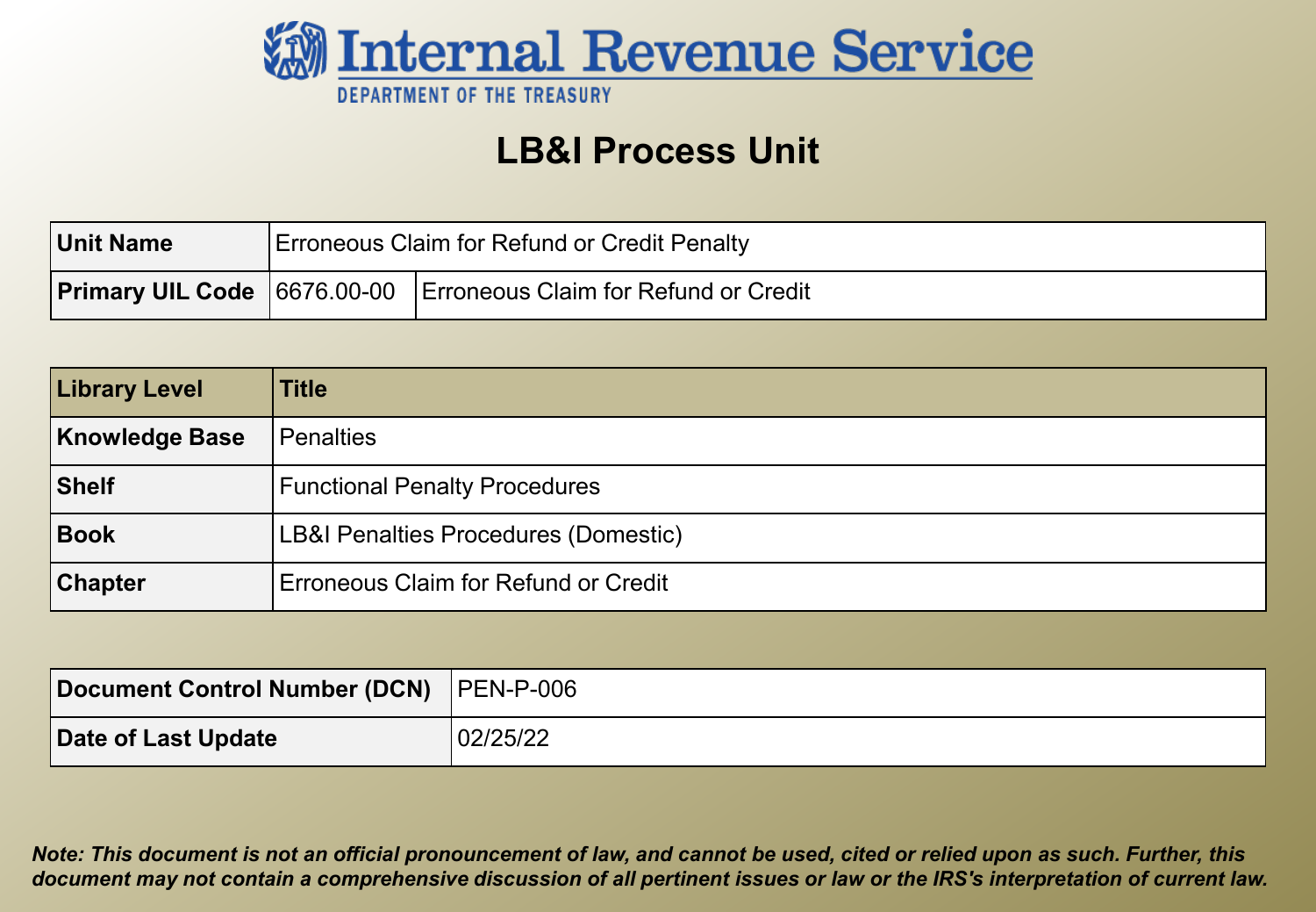### **Table of Contents**

*(View this PowerPoint in "Presentation View" to click on the links below)*

<span id="page-1-0"></span>**[Process Overview](#page-3-0)**

**[Detailed Explanation of the Process](#page-4-0)**

**[Process Applicability](#page-5-0)** 

**[Summary of Process Steps](#page-7-0)**

- **[Step 1](#page-9-0)** Determine if Case Involves Claim for Refund or Credit
- **[Step 2](#page-10-0)** Determine if the Refund Was Issued
- **[Step 3](#page-11-0)** Determine if Any of the Claim Is Disallowed
- **[Step 4](#page-12-0)** Determine if an "Excessive Amount" Exists
- **[Step 5](#page-13-0)** Determine if the Statute Is Still Open
- **[Step 6](#page-14-0)** Determine if an Exception Applies
- **[Step 7](#page-15-0)** Determine if Deficiency or Non-Deficiency Procedures Apply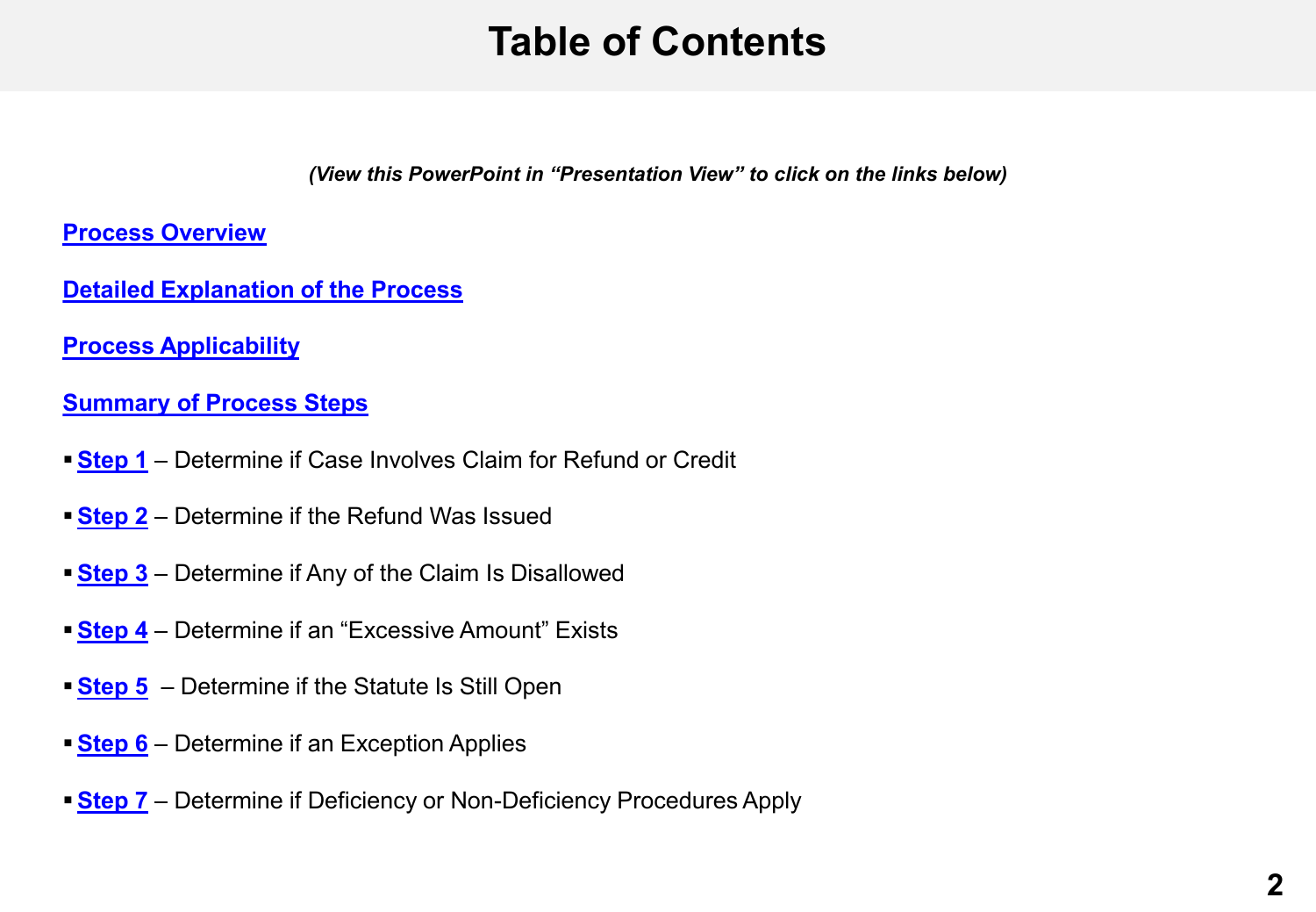## **Table of Contents (cont'd)**

*(View this PowerPoint in "Presentation View" to click on the links below)*

**[Exceptions](#page-17-0)**

**[Other Considerations / Impact to Audit](#page-19-0)** 

**[Index of Referenced Resources](#page-20-0)**

**[Training and Additional Resources](#page-21-0)**

**[Glossary of Terms and Acronyms](#page-22-0)**

**[Index of Related Practice Units](#page-23-0)**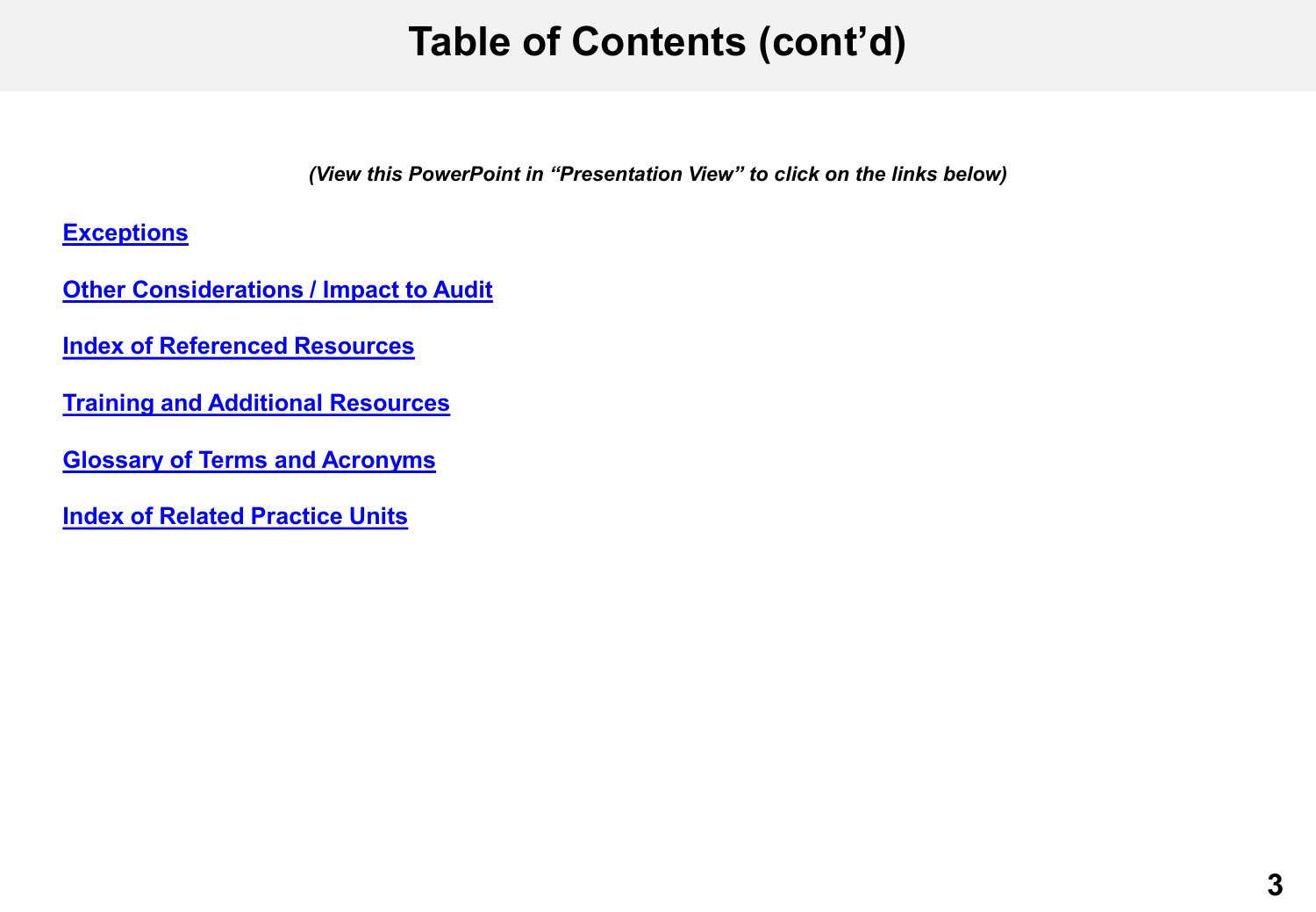#### **Process Overview**

#### <span id="page-3-0"></span>**Erroneous Claim for Refund or Credit Penalty**

Congress enacted IRC 6676 to allow penalties for erroneous tax refund or tax credit claims. The penalty may be imposed on a taxpayer filing an original return, an amended return, a claim, or any other form or writing that contends the taxpayer made an overpayment of tax. In the "Protecting Americans from Tax Hikes (PATH) Act of 2015," Congress amended IRC 6676 in three key ways: to remove the exception for erroneously claimed earned income credits, to change the "reasonable basis" exception to "reasonable cause," and to revise the definition of underpayment under IRC 6664. This revised definition of underpayment allows refundable credits to reduce the amount for "tax shown on the return" below zero in calculating the underpayment amount.

Under IRC 6676, a 20 percent penalty may be imposed against the "excessive amount" of a claim for refund or credit. An excessive amount is the portion that exceeds the allowable amount of the claim. In other words, the excessive amount is the disallowed portion of the claim for refund or credit. The penalty typically applies to the not yet refunded/non-deficiency amount determined to be the excessive amount of the claim. However, it can be imposed when there is a deficiency under IRC 6211, which is subject to deficiency procedures. For example, a penalty may be imposed when there is a "frozen refund," a situation where a taxpayer has claimed a refund on an original return, but it has not yet been refunded or credited to the taxpayer (as explained in IRM 20.1.5.18.4.) When an excessive amount depends on the determination of a deficiency, the penalty is subject to deficiency procedures.

IRC 6676 complements the IRC 6662 accuracy-related penalty. The IRC 6662 penalty applies only where an underpayment arises. The IRC 6676 erroneous claim for refund or credit penalty does not apply where an underpayment arises or if the IRC 6662, 6662A or 6663 penalties apply. For example, the erroneous claim for refund or credit penalty does not apply if a claim has been erroneously paid, but the IRC 6662 accuracy-related penalty would still apply.

The law provides an exemption from the erroneous claims penalty if the excessive amount is due to reasonable cause. Under the prior law, the penalty did not apply if there was a "reasonable basis for the excessive amount." Any excessive amount attributable to noneconomic substance transactions described in IRC 6662(b)(6) are treated as lacking reasonable cause.

To guard against the possibility of a barred assessment, the Service should generally treat the erroneous claim for refund or credit penalty as if it has a three-year limitations period running from the date the claim for refund or credit was filed. If more than three years has run, contact local counsel for guidance.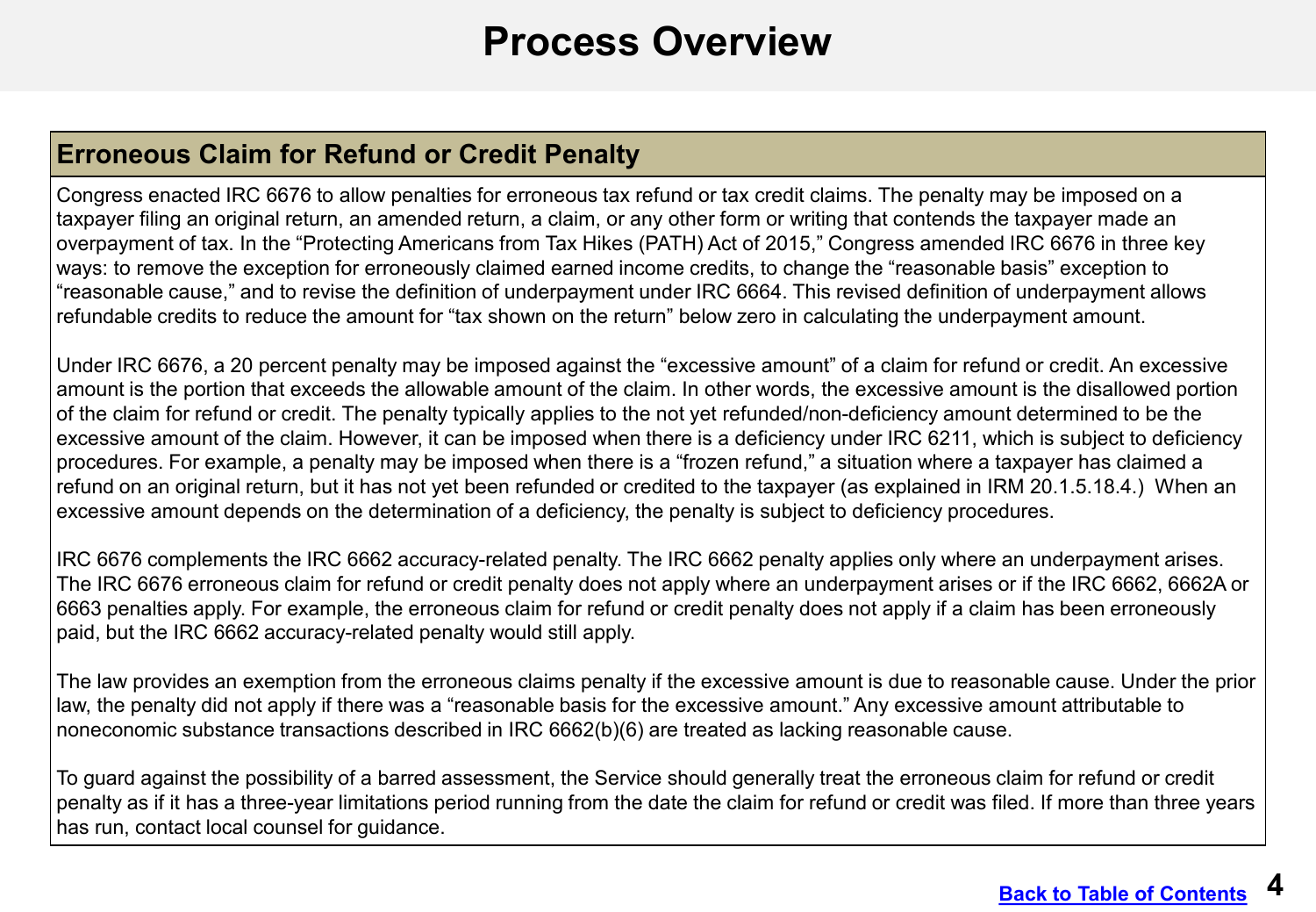### **Detailed Explanation of the Process**

<span id="page-4-0"></span>

| <b>Erroneous Claim for Refund or Credit Penalty</b>                                                                                                                                                                                                                                                                                                                                                                                                                                                                                                                                                                                                                                                        |  |
|------------------------------------------------------------------------------------------------------------------------------------------------------------------------------------------------------------------------------------------------------------------------------------------------------------------------------------------------------------------------------------------------------------------------------------------------------------------------------------------------------------------------------------------------------------------------------------------------------------------------------------------------------------------------------------------------------------|--|
| <b>Analysis</b>                                                                                                                                                                                                                                                                                                                                                                                                                                                                                                                                                                                                                                                                                            |  |
| To calculate the amount of an underpayment, the Service treats the amount of a frozen refund as collected without assessment.<br>Therefore, generally with frozen refunds, there is no underpayment. When there is no underpayment, no accuracy-related or fraud<br>penalties will apply. In these cases, the excessive amount of the refund claim is part of a deficiency, and the erroneous claim penalty is<br>therefore subject to deficiency procedures.                                                                                                                                                                                                                                              |  |
| In all other cases where the excessive amount is not part of a deficiency, the erroneous claim for refund or credit penalty is assessable<br>without following deficiency procedures.                                                                                                                                                                                                                                                                                                                                                                                                                                                                                                                      |  |
| The reasonable basis exception applies only to claims filed before December 18, 2015. To meet the reasonable basis standard, a<br>taxpayer must reasonably base a claim on one or more of the authorities set forth in Treas. Reg. 1.6662-4(d)(3)(iii). The authorities<br>include, but are not limited to, the Internal Revenue Code and related Treasury regulations, revenue rulings and procedures, tax<br>treaties, etc. The reasonable cause and good faith exception in Treas. Reg. 1.6662-3(b)(3) does not apply. Any transaction that lacks<br>economic substance (as described in IRC 6662(b)(6)) and results in an excessive claim amount shall not be treated as having a<br>reasonable basis. |  |
| A claim that cannot be substantiated, is without basis in fact, or is not supported by adequate books and records will fail to satisfy the<br>reasonable basis standard. An excessive claim which results from an honest mistake or error may have a reasonable basis when all<br>facts and circumstances are considered.                                                                                                                                                                                                                                                                                                                                                                                  |  |
| For claims filed on or after December 18, 2015, a reasonable cause exception applies. The reasonable cause standard considers all<br>pertinent fact and circumstances, including whether the taxpayer exercised ordinary business care and prudence in light of the nature<br>of the tax benefit, the issue's complexity, and the sophistication of the taxpayer.                                                                                                                                                                                                                                                                                                                                          |  |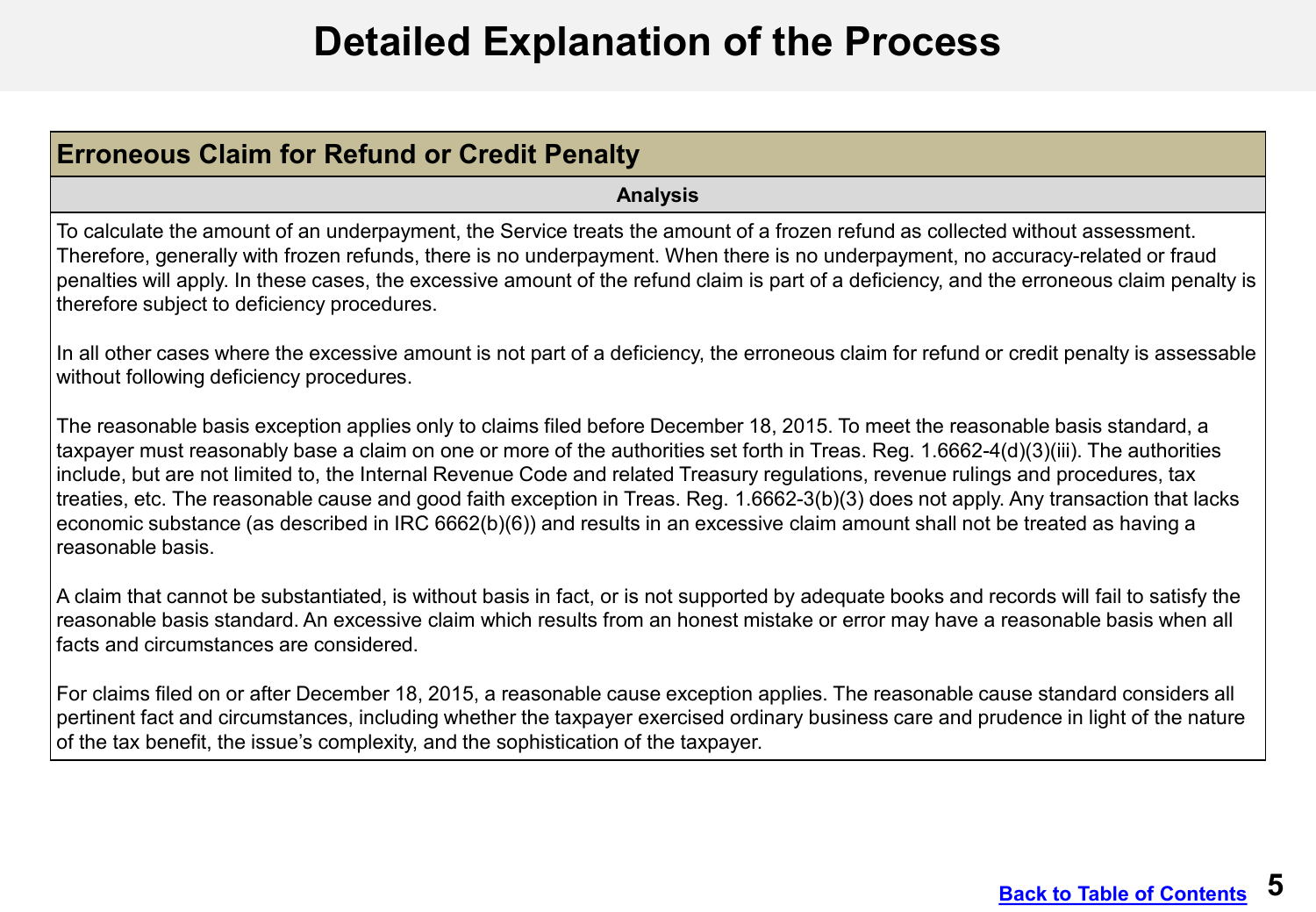## **Process Applicability**

#### <span id="page-5-0"></span>**Erroneous Claim for Refund or Credit Penalty**

For an erroneous claim for refund or credit penalty to apply, the taxpayer must have filed a claim or an amended return. An erroneous claim may also arise from an originally filed return or any other form or writing, that shows there is an overpayment of tax for a particular tax year. For the refund or credit penalty to apply, all or a portion of the claim must be disallowed.

| <b>Criteria</b>                                                                                                                                                                                                                                                                                                                                                                                                                                                                                                                                                  | <b>Resources</b>                            |
|------------------------------------------------------------------------------------------------------------------------------------------------------------------------------------------------------------------------------------------------------------------------------------------------------------------------------------------------------------------------------------------------------------------------------------------------------------------------------------------------------------------------------------------------------------------|---------------------------------------------|
| An amended return or a claim filed under IRC 6676. This may include:<br>$\blacktriangleright$ Any of the following forms:<br>Form 1120X - Amended U.S. Corporation Income Tax Return,<br>$\overline{\phantom{m}}$<br>Form 1040X - Amended U.S. Individual Income Tax Return,<br>Form 843 – Claim for Refund and Request for Abatement.<br>$\vert$ • Any other filing that would constitute a "claim for refund or credit" of income tax under IRC<br>$6676$ such as:<br>Affirmative issues (defined in Step 3 of Process Steps on page 12 of this Process Unit). |                                             |
| Coordinate with Counsel if a protective claim or informal claim (a claim not made on the<br>correct form) is involved.<br>Note: The refund must be "frozen" and not have been already issued to the taxpayer.                                                                                                                                                                                                                                                                                                                                                    |                                             |
| The claim for refund or credit must have been for an excessive amount. The "excessive<br>amount" is the amount of the claim for refund or credit that exceeds the amount allowable for  <br>the year.                                                                                                                                                                                                                                                                                                                                                            | • IRC 6676(b) - Excessive Amount<br>Defined |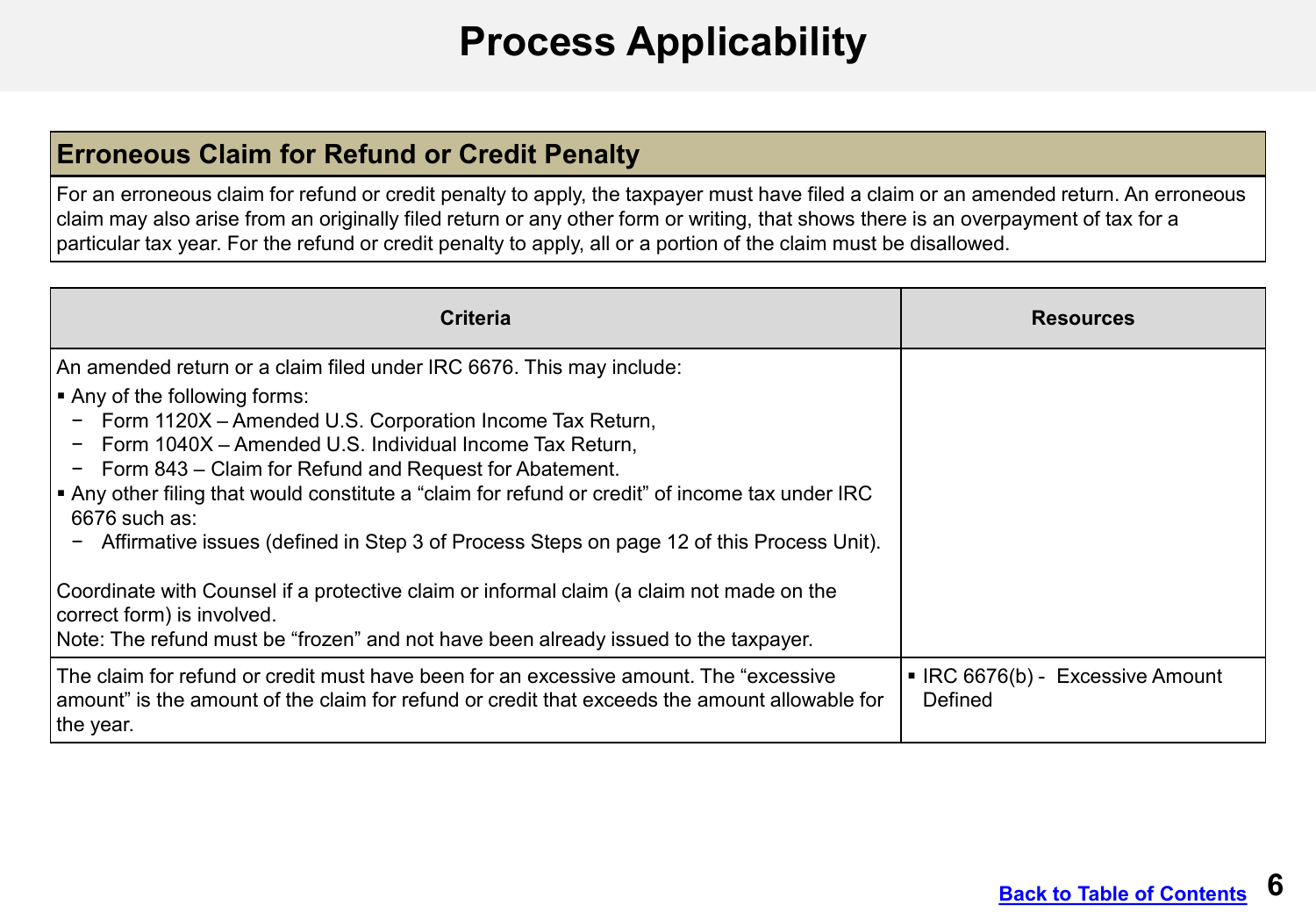# **Process Applicability (cont'd)**

| <b>Erroneous Claim for Refund or Credit Penalty</b>                                                                                                                                                                                                                                                                                                                                                                                                                                                                                                                                                                                                                                                                                                        |                                                                   |  |
|------------------------------------------------------------------------------------------------------------------------------------------------------------------------------------------------------------------------------------------------------------------------------------------------------------------------------------------------------------------------------------------------------------------------------------------------------------------------------------------------------------------------------------------------------------------------------------------------------------------------------------------------------------------------------------------------------------------------------------------------------------|-------------------------------------------------------------------|--|
| <b>Criteria</b>                                                                                                                                                                                                                                                                                                                                                                                                                                                                                                                                                                                                                                                                                                                                            | <b>Resources</b>                                                  |  |
| The claim for refund or credit was filed before December 18, 2015. If the claim for refund or<br>credit was filed before this day, does the taxpayer have a reasonable basis for the claim? If a<br>reasonable basis exists, the erroneous claim for refund or credit penalty may not apply.                                                                                                                                                                                                                                                                                                                                                                                                                                                               | Treas. Reg. $1.6662-3(b)(3) -$<br><b>Reasonable Basis Defined</b> |  |
| A claim that is merely arguable or colorable will not meet the reasonable basis standard. A<br>claim that a taxpayer reasonably bases on one or more of the authorities set forth in Treas.<br>Reg. 1.6662-4(d)(3)(iii) will generally satisfy the reasonable basis standard. Any excessive<br>amount that is attributable to a transaction lacking economic substance or is otherwise<br>described in IRC 6662(b)(6), shall not be treated as having a reasonable basis.                                                                                                                                                                                                                                                                                  |                                                                   |  |
| Generally, a claim that is without basis in fact, that is not supported by adequate books and<br>records, or that cannot be substantiated will not satisfy the reasonable basis standard. An<br>excessive claim resulting from an honest factual error that is reasonable in light of the facts<br>and circumstances, such as an isolated computational or transcription error, is generally not<br>inconsistent with reasonable basis.                                                                                                                                                                                                                                                                                                                    |                                                                   |  |
| The claim for refund or credit was filed on or after December 18, 2015. If the claim for refund<br>or credit was filed on or after this day, does the taxpayer have a reasonable cause for making<br>the claim? Reasonable cause considers if the taxpayer exercised ordinary business care and<br>prudence. Reliance on professional tax advice does not necessarily demonstrate reasonable<br>cause. Reasonable cause is a subjective standard that takes into account the extent of the<br>taxpayer's effort to assess its proper tax liability. A reasonable cause analysis takes into<br>account all relevant facts and circumstances, including the taxpayer's knowledge and<br>sophistication, issue complexity, and the nature of the tax benefit. | Treas. Reg. 1.6664-4 - Reasonable<br>Cause                        |  |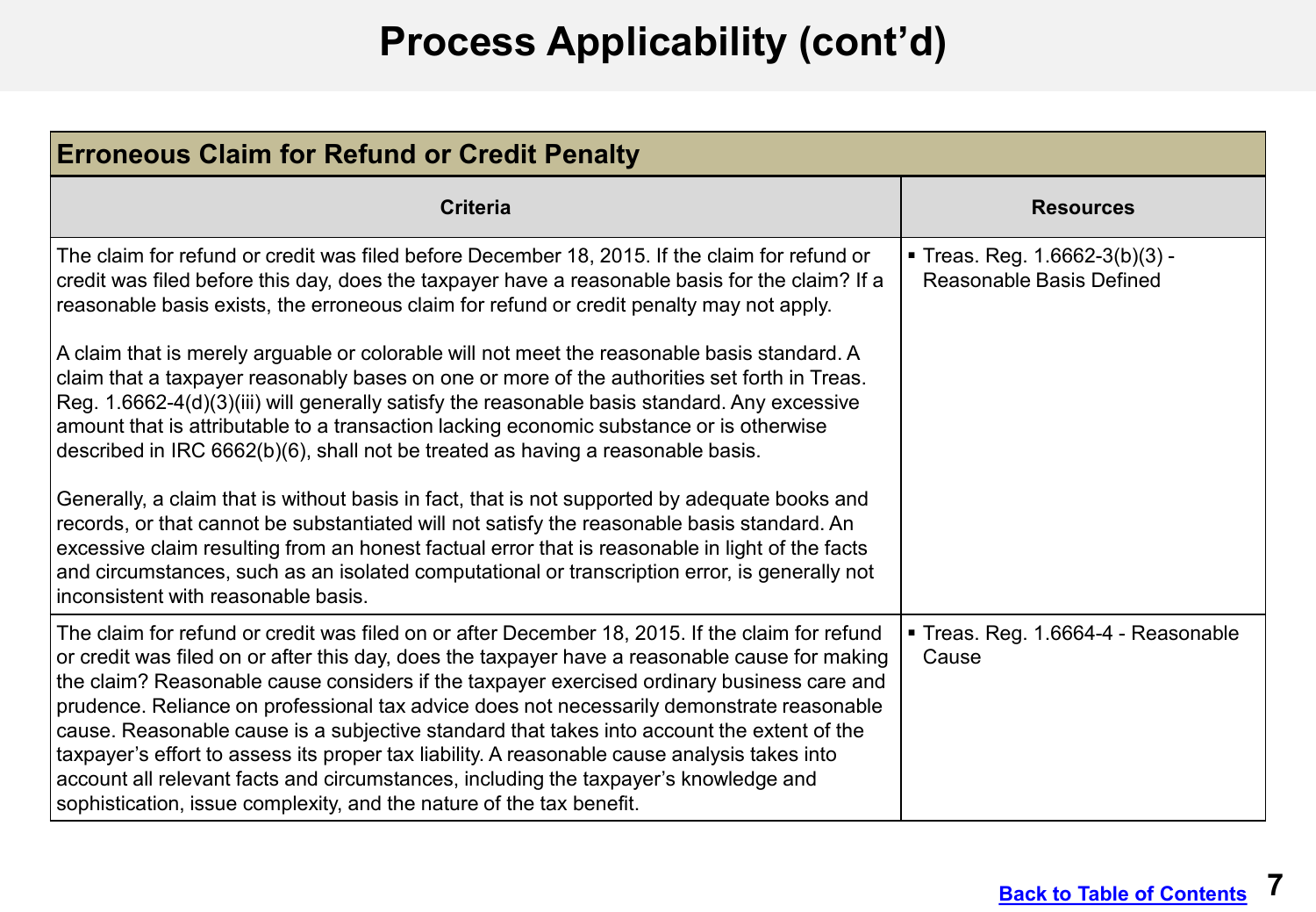#### **Summary of Process Steps**

#### <span id="page-7-0"></span>**Erroneous Claim for Refund or Credit Penalty**

#### **Process Steps**

Calculating the claim for refund or credit penalty.

| Step 1        | Determine whether the case file includes an amended return or claim for refund or credit.                      |
|---------------|----------------------------------------------------------------------------------------------------------------|
| <b>Step 2</b> | Determine if any portion of the refund for the claim or refund or credit was frozen by the IRS and not issued. |
| Step 3        | Determine if a claim was submitted during examination of which any portion was disallowed.                     |
| Step 4        | Determine if an "excessive amount" exists.                                                                     |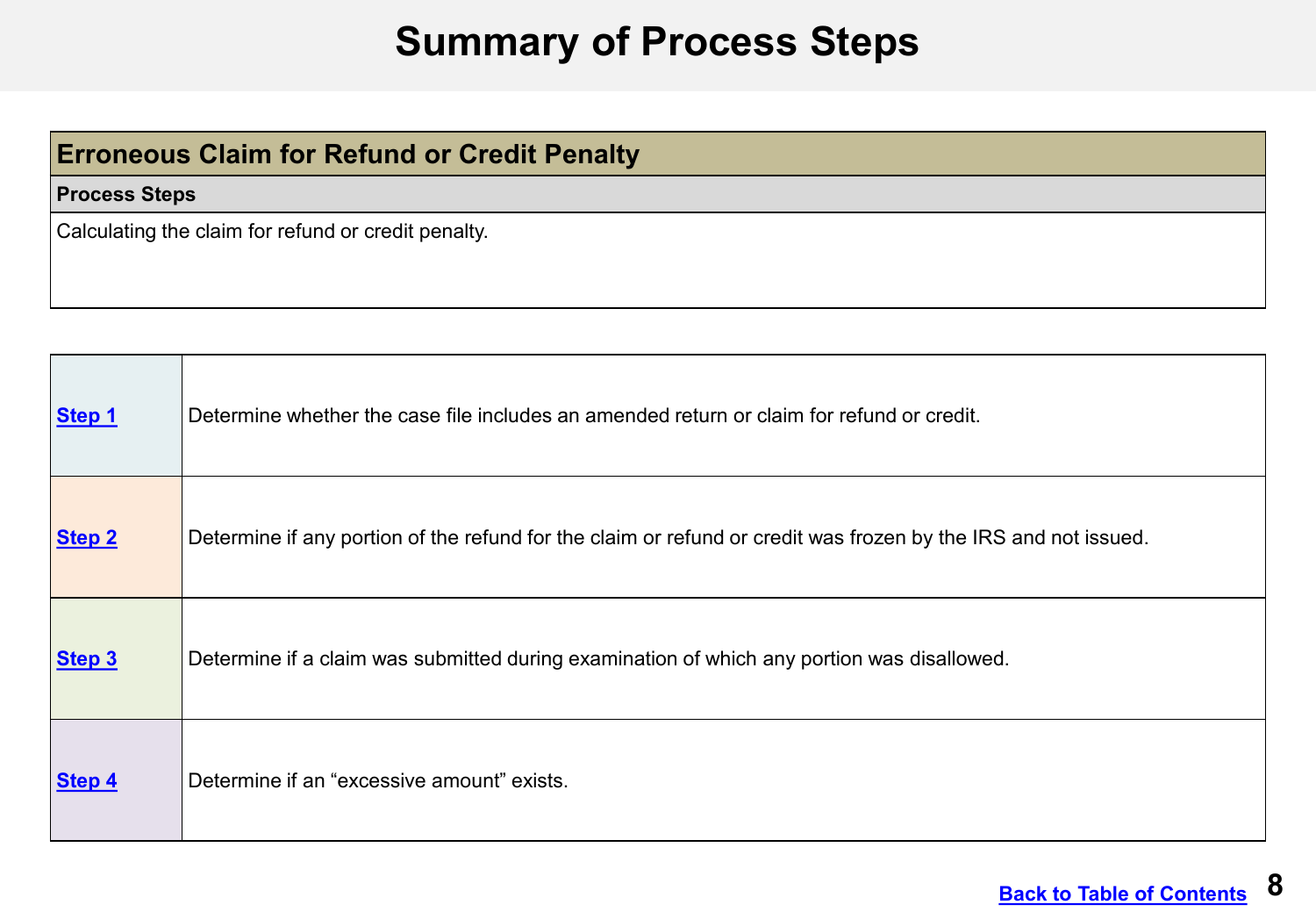#### **Summary of Process Steps (cont'd)**

#### <span id="page-8-0"></span>**Erroneous Claim for Refund or Credit Penalty**

**Process Steps**

| Step 5        | Determine the statute of limitations.                                                                                                                                           |
|---------------|---------------------------------------------------------------------------------------------------------------------------------------------------------------------------------|
| Step 6        | Determine whether reasonable basis (for claims filed before December 18, 2015) or reasonable cause exception (for<br>claims filed on or after December 18, 2015) is applicable. |
| <b>Step 7</b> | Determine whether deficiency or non-deficiency procedures are applicable.                                                                                                       |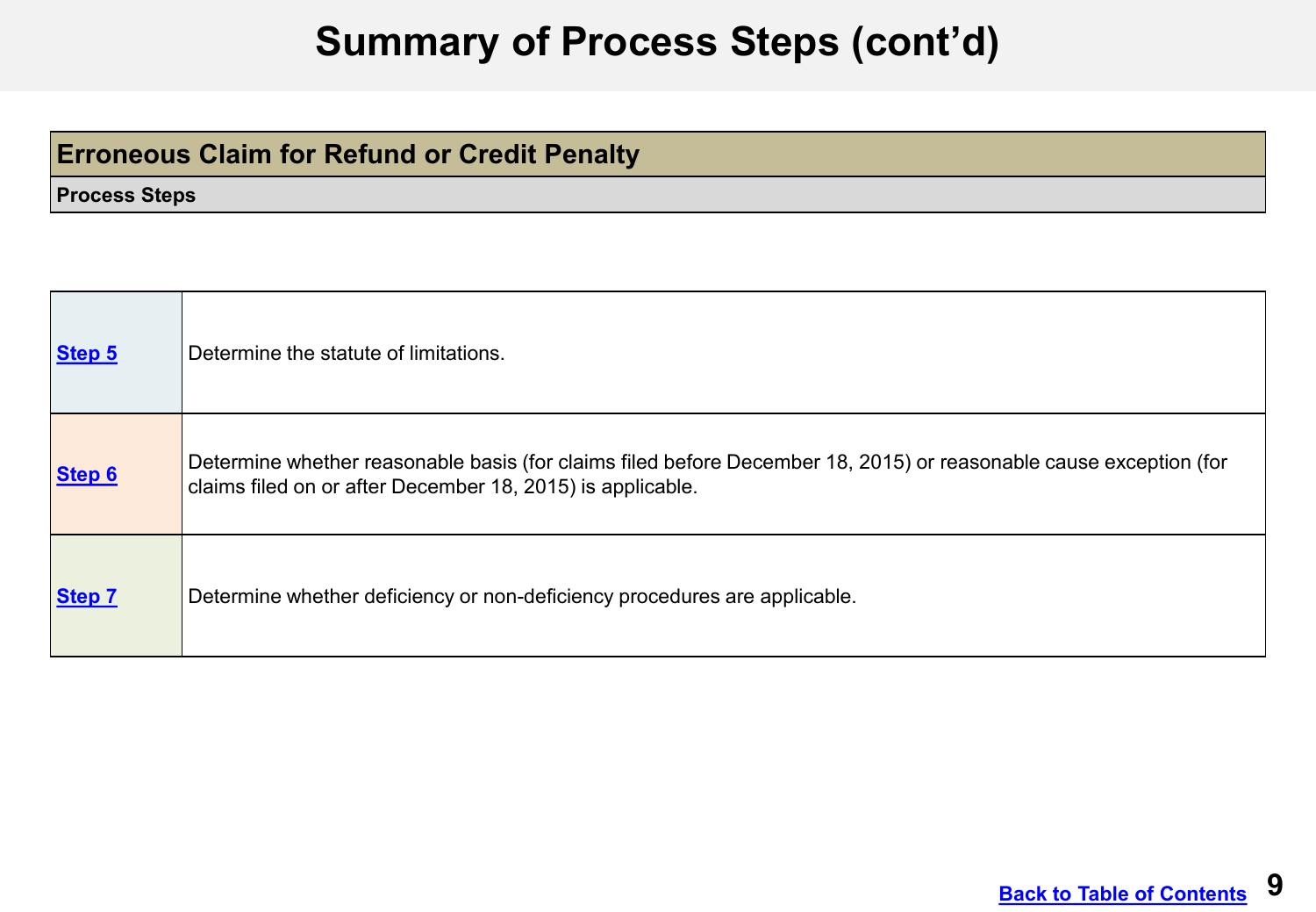#### <span id="page-9-0"></span>**DRAFT Step 1: Determine if Case Involves Claim for Refund or Credit**

#### **Erroneous Claim for Refund or Credit Penalty**

**Step 1**

Determine whether the case file includes an amended return or a claim for refund or credit.

| <b>Considerations</b>                                                                                                           | <b>Resources</b>                      |
|---------------------------------------------------------------------------------------------------------------------------------|---------------------------------------|
| The case must involve a claim for refund or credit. This may include:<br>Form 1040X, Amended U.S. Individual Income Tax Return, | • IRM 20.1.5.18.3 - Penalty Assertion |
| Form 1120X, Amended U.S. Corporation Income Tax Return, or<br>Form 843, Claim for Refund and Request for Abatement.             |                                       |
| This penalty only applies to income taxes. It does not apply to employment taxes, excise<br>taxes, or estate and gift taxes.    |                                       |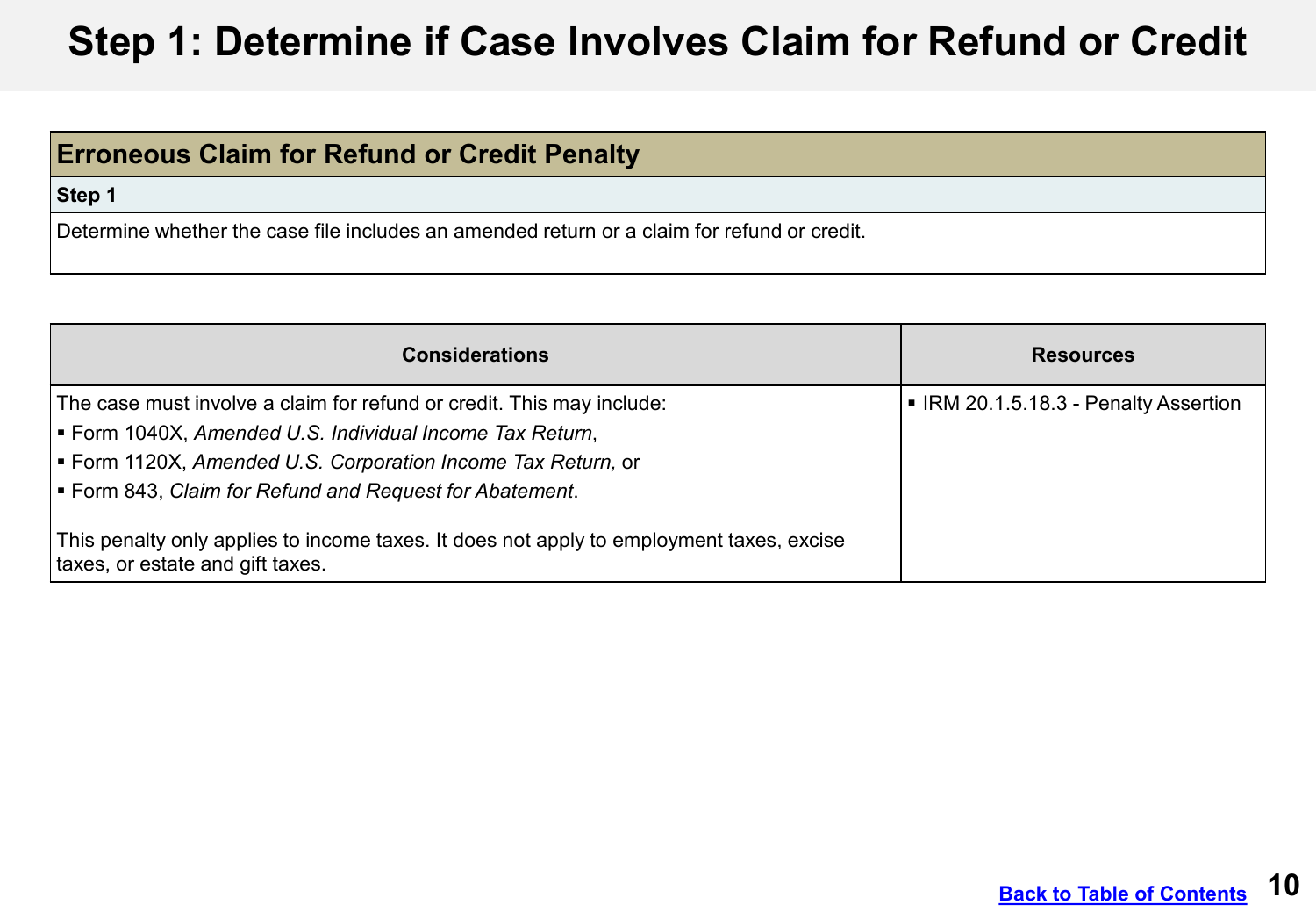### **Step 2: Determine if the Refund Was Issued**

#### <span id="page-10-0"></span>**Erroneous Claim for Refund or Credit Penalty**

**Step 2**

Determine if any portion of the refund for the claim for refund or credit was frozen by the IRS and not issued.

| <b>Considerations</b>                                                                                                                                                                                                                                                                                                                                                                                                                                                                                                                      | <b>Resources</b>                                                                                 |
|--------------------------------------------------------------------------------------------------------------------------------------------------------------------------------------------------------------------------------------------------------------------------------------------------------------------------------------------------------------------------------------------------------------------------------------------------------------------------------------------------------------------------------------------|--------------------------------------------------------------------------------------------------|
| The refund amount cannot have been paid out. At least a portion of the claim amount must<br>not have been refunded or credited to the taxpayer. If the refund has already been paid out,<br>this may result in an underpayment. In the case of an underpayment, determine whether an<br>erroneous claim for refund or credit may be imposed, such as when there is a frozen refund.<br>If not, a penalty may be imposed under IRC 6662 (Imposition of Accuracy-Related Penalty on<br>Underpayments) or 6663 (Imposition of Fraud Penalty). | $\blacksquare$ IRM 20.1.5.18(7) - IRC 6676,<br>Erroneous Claim for Refund or Credit  <br>Penalty |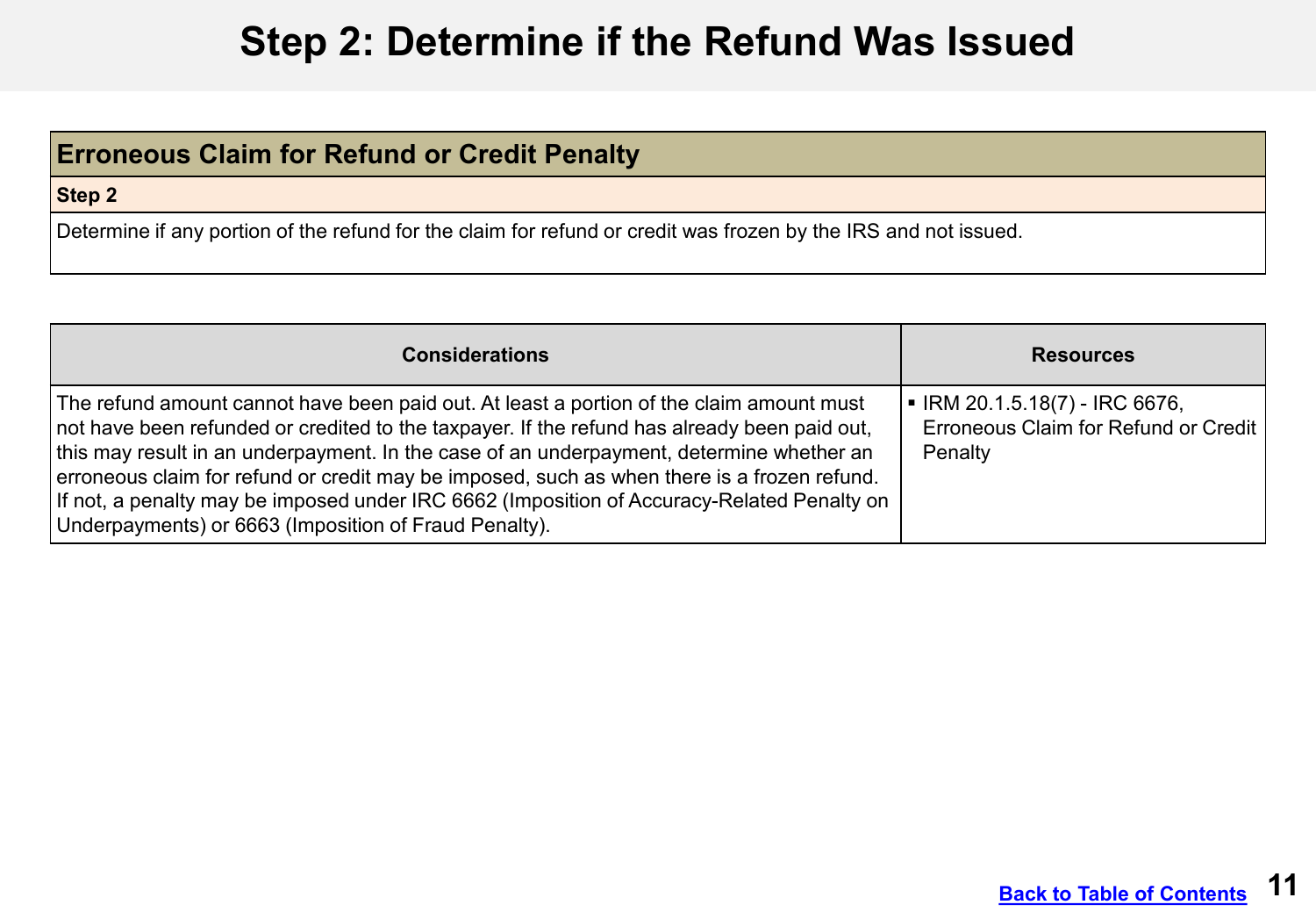## **Step 3: Determine if Any of the Claim Is Disallowed**

<span id="page-11-0"></span>

| <b>Erroneous Claim for Refund or Credit Penalty</b>                           |
|-------------------------------------------------------------------------------|
| Step 3                                                                        |
| Was a claim submitted during examination of which any portion was disallowed? |

| <b>Considerations</b>                                                                                                                                                                                                                                                                                                                                       | <b>Resources</b> |
|-------------------------------------------------------------------------------------------------------------------------------------------------------------------------------------------------------------------------------------------------------------------------------------------------------------------------------------------------------------|------------------|
| This penalty may also apply to any other filing which may constitute a "claim for credit or<br>refund" of income tax under IRC Section 6676 such as an affirmative issue, an informal claim<br>or a protective claim.                                                                                                                                       |                  |
| Affirmative issue is issue information that is a taxpayer favorable adjustment supplied by the<br>taxpayer during an examination that could result in either a decrease to taxpayer's taxable<br>Income or an increase to allowable credits.                                                                                                                |                  |
| Informal claims are submitted on a non-standard form or by some other means (such as a<br>written request) if the required elements of a claim are identified.                                                                                                                                                                                              |                  |
| Protective claims may be formal claims, informal claims or amended returns for credit or<br>refund normally based on expected changes in a current regulation, pending legislation or<br>current litigation. These claims are filed to protect the taxpayer's right to recover internal<br>revenue tax before the expiration of the statute of limitations. |                  |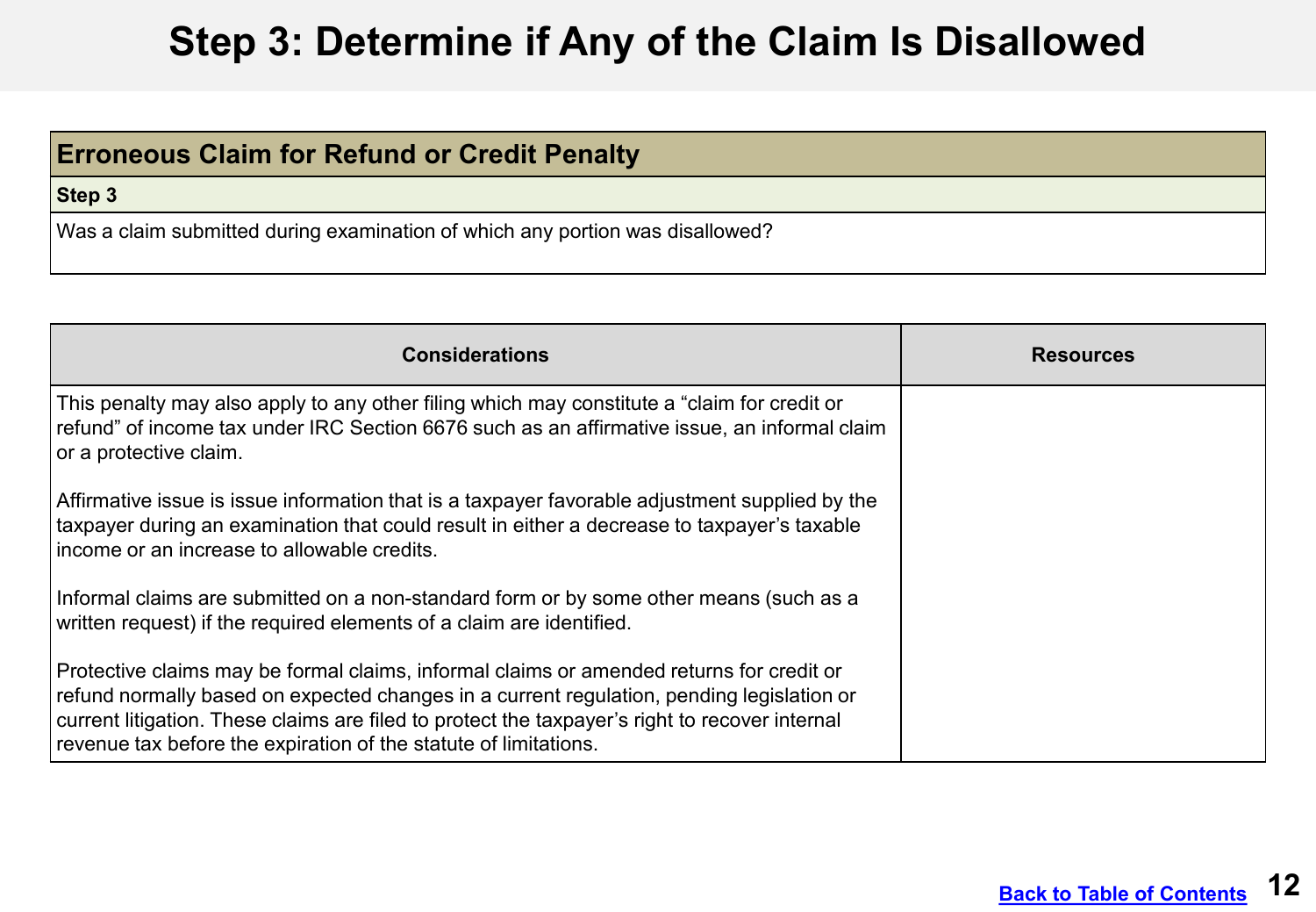## **Step 4: Determine if an "Excessive Amount" Exists**

<span id="page-12-0"></span>

| <b>Erroneous Claim for Refund or Credit Penalty</b> |  |
|-----------------------------------------------------|--|
| Step 4                                              |  |
| Determine if an "excessive amount" exists.          |  |

| <b>Considerations</b>                                                                                                                                                                                                                                                                                                                             | <b>Resources</b>                                                                     |
|---------------------------------------------------------------------------------------------------------------------------------------------------------------------------------------------------------------------------------------------------------------------------------------------------------------------------------------------------|--------------------------------------------------------------------------------------|
| The "excessive amount" subject to the penalty is the amount of the claim that exceeds the<br>amount allowed.                                                                                                                                                                                                                                      | $\blacksquare$ IRM 20.1.5.18(5) - Excessive Amount<br>IFC 6676(b) - Excessive Amount |
| When a taxpayer makes a claim for refund or credit for an excessive amount, IRC 6676<br>imposes a penalty of 20 percent on the excessive amount. For example, if the claimed<br>amount is \$100,000, but only \$30,000 of the claim is allowed, \$70,000 is the excessive<br>amount; the resulting penalty is $$14,000$ (20 percent of \$70,000). |                                                                                      |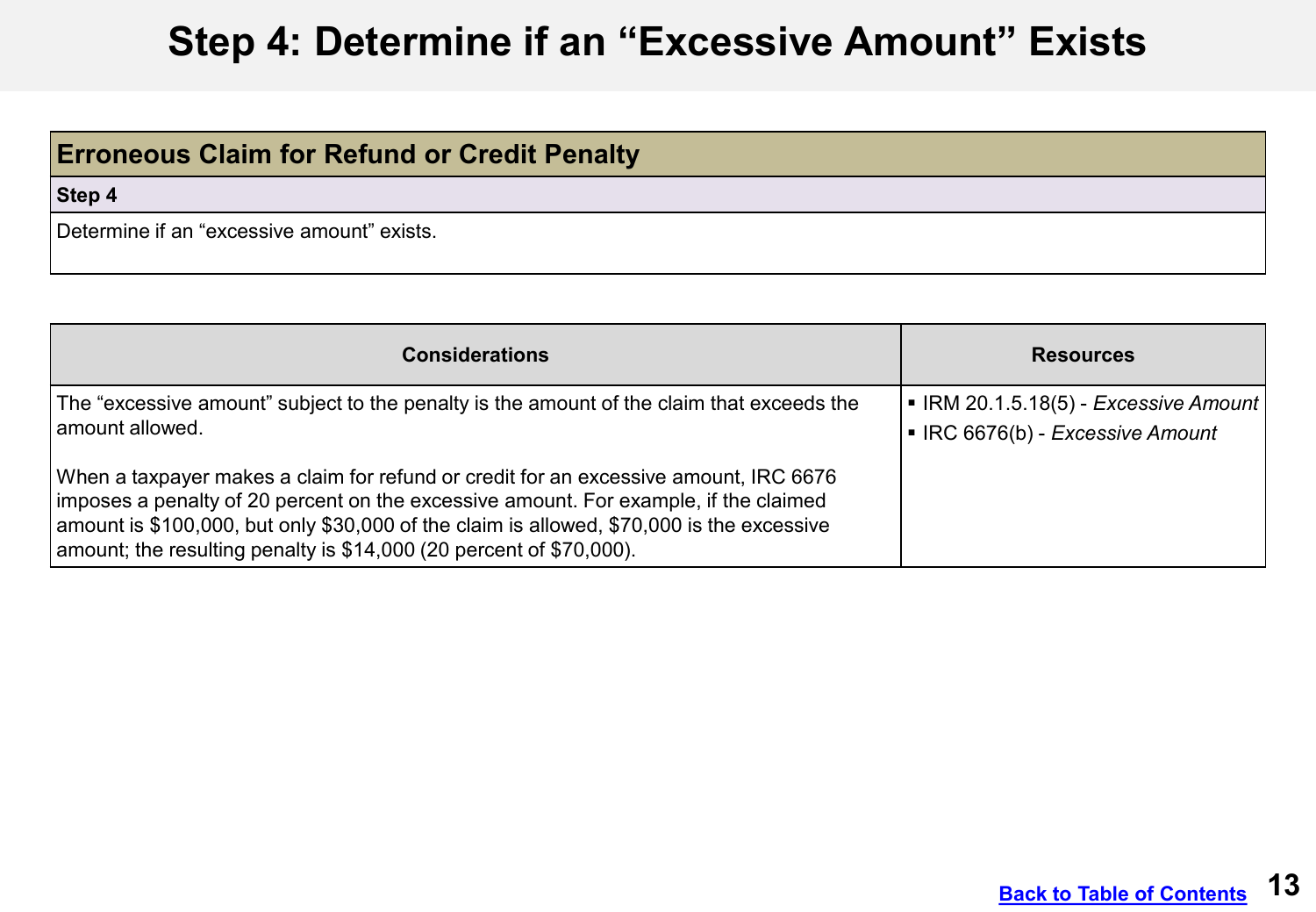#### **Step 5: Determine if the Statute Is Still Open**

#### <span id="page-13-0"></span>**Erroneous Claim for Refund or Credit Penalty**

**Step 5**

Determine the statute of limitations.

| <b>Considerations</b>                                                                                                                                                                                                                                                                                                                                  | <b>Resources</b>                             |
|--------------------------------------------------------------------------------------------------------------------------------------------------------------------------------------------------------------------------------------------------------------------------------------------------------------------------------------------------------|----------------------------------------------|
| To guard against the possibility of a barred assessment, the Service should generally treat the<br>erroneous claim for refund or credit penalty as if it has a three-year limitations period running<br>from the date the claim for refund or credit was filed. If more than three years has run, agents<br>should contact local counsel for guidance. | ■ IRM 20.1.5.18.2 - Statute<br>Consideration |
| Use Form 872-EC to extend the period for assessment of the section 6676 penalty. The<br>period for assessment may also be extended by the effect of a Form 872 applicable to the tax<br>reportable on the original return, but the period for a tax deficiency and for assessment of the<br>6676 penalty should be separately controlled.              |                                              |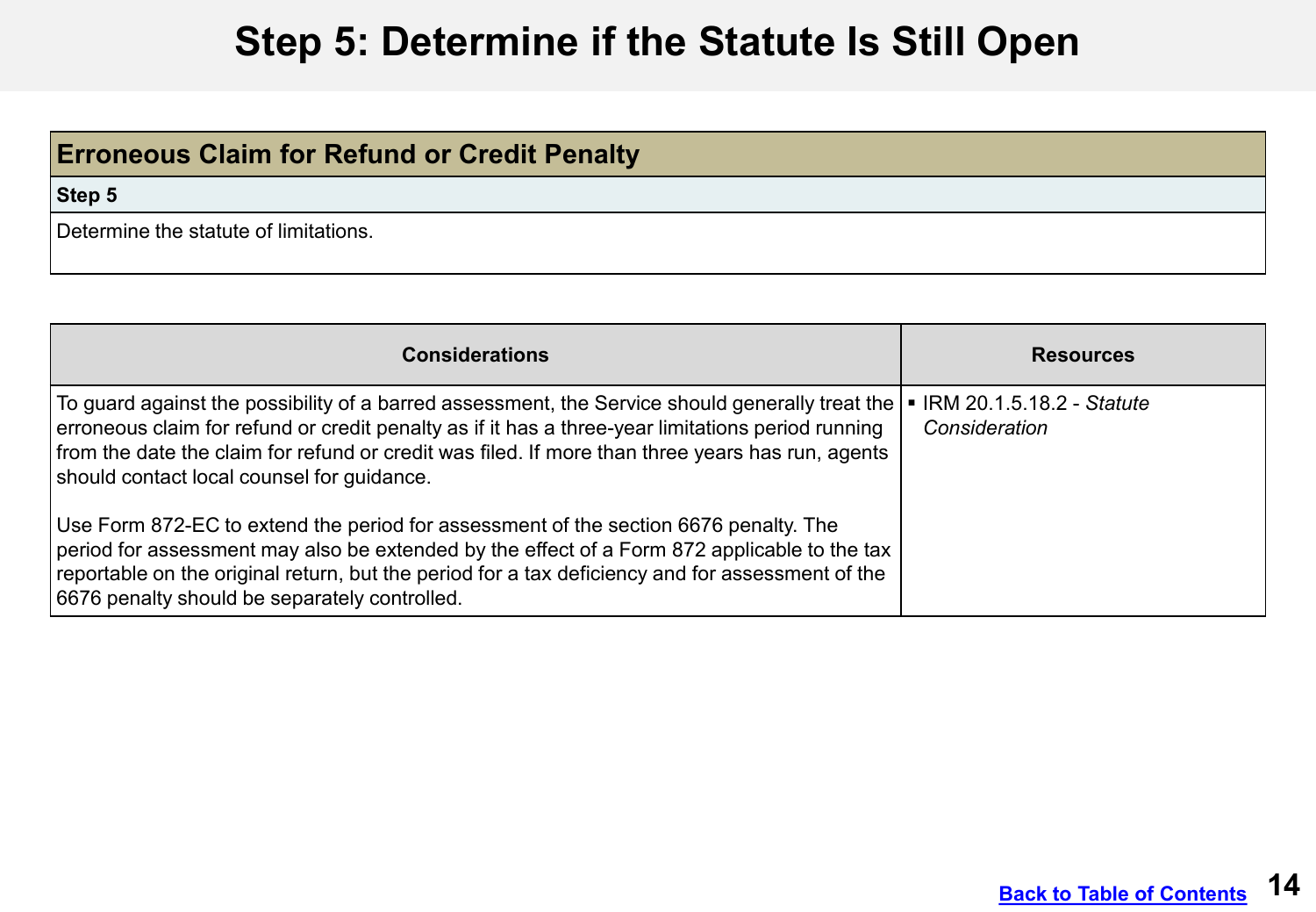## **Step 6: Determine if an Exception Applies**

#### <span id="page-14-0"></span>**Erroneous Claim for Refund or Credit Penalty**

#### **Step 6**

Determine whether reasonable basis (for claims filed before December 18, 2015) or reasonable cause exception (for claims filed on or after December 18, 2015) applies.

| <b>Considerations</b>                                                                                                                                                                                                                                                                                                                                                                                                                                                                                                | <b>Resources</b>                       |
|----------------------------------------------------------------------------------------------------------------------------------------------------------------------------------------------------------------------------------------------------------------------------------------------------------------------------------------------------------------------------------------------------------------------------------------------------------------------------------------------------------------------|----------------------------------------|
| "Reasonable basis" is a relatively high standard of tax reporting that is not satisfied by a<br>return position that is merely arguable or that is merely a colorable (plausible) claim. It is<br>generally satisfied by a return position that is reasonably based on one of the authorities that<br>can be used as substantial authority to avoid the substantial understatement penalty under<br> IRC 6662(d).<br>Note: The reasonable basis standard only applies to claims filed before December 18, 2015.      | $\blacksquare$ IRM 20.1.5.18(9) – (12) |
| For claims filed on or after December 18, 2015, a reasonable cause standard applies.<br>Reasonable cause considers if the taxpayer exercised ordinary business care and prudence.<br> "Reasonable cause" differs from reasonable basis in that it is determined based on all<br>pertinent facts and circumstances. It is generally granted when the taxpayer exercised<br>ordinary business care and prudence in determining his or her tax obligations but<br>nevertheless failed to comply with those obligations. |                                        |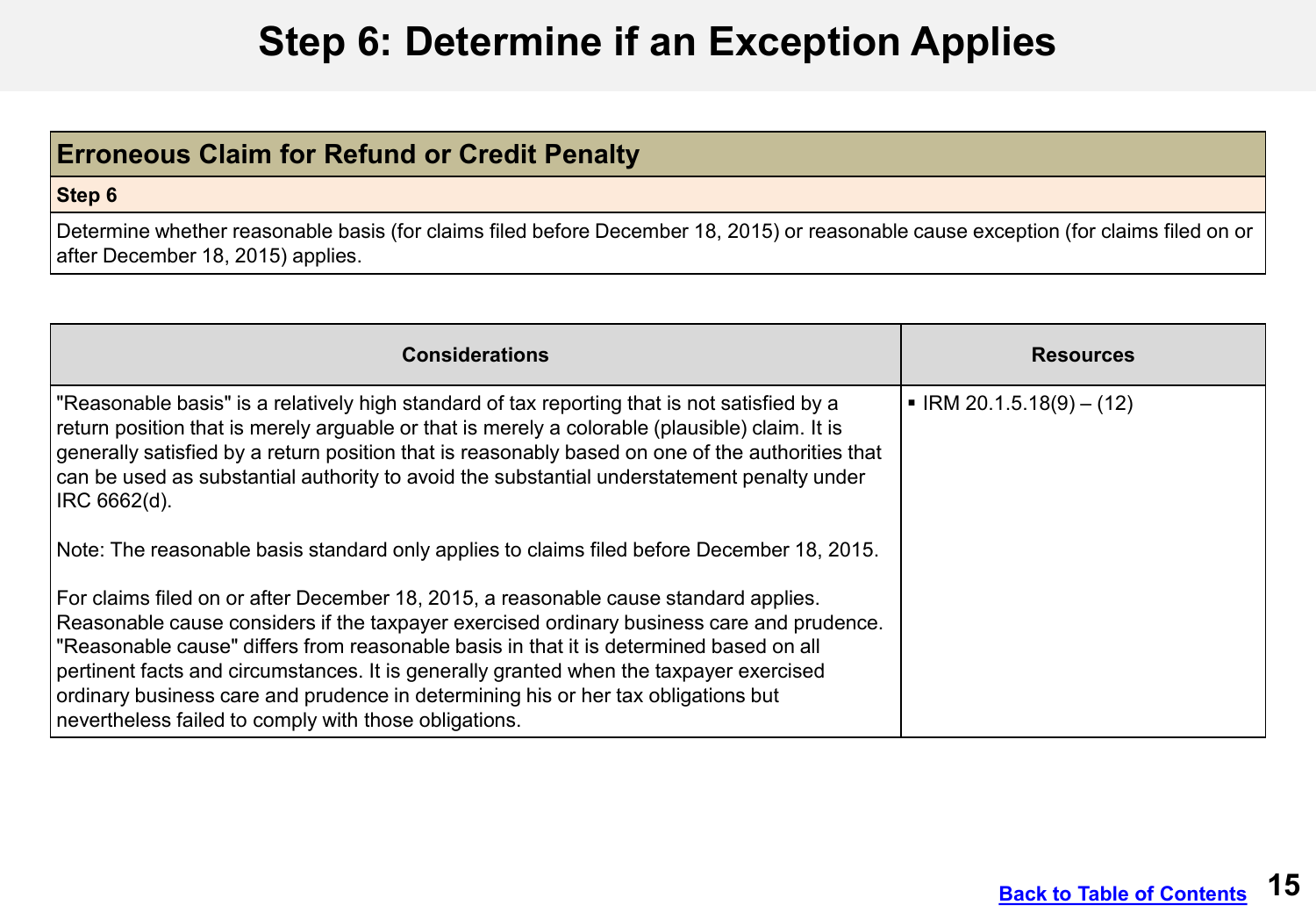# <span id="page-15-0"></span>**Step 7: Determine if Deficiency or Non-deficiency Procedures Apply**

| <b>Erroneous Claim for Refund or Credit Penalty</b>              |  |
|------------------------------------------------------------------|--|
| Step 7                                                           |  |
| Determine whether deficiency or non-deficiency procedures apply. |  |

| <b>Considerations</b>                                                                                                                                                                                                                                                                                                                                                                                                                                                                                                                                                                                                                                                                                                                                                                                                                                                                                                                                                                                                                                                                                                                                                      | <b>Resources</b>                                                       |
|----------------------------------------------------------------------------------------------------------------------------------------------------------------------------------------------------------------------------------------------------------------------------------------------------------------------------------------------------------------------------------------------------------------------------------------------------------------------------------------------------------------------------------------------------------------------------------------------------------------------------------------------------------------------------------------------------------------------------------------------------------------------------------------------------------------------------------------------------------------------------------------------------------------------------------------------------------------------------------------------------------------------------------------------------------------------------------------------------------------------------------------------------------------------------|------------------------------------------------------------------------|
| <b>Deficiency Procedures</b><br>An erroneous claim for refund or credit penalty is subject to deficiency procedures in<br>situations where the determination of liability for the penalty is dependent on the<br>determination of a deficiency. When an erroneous claim for refund or credit penalty is subject<br>to deficiency procedures, it will be included on the examination report with the excessive<br>amount as part of a deficiency. Since the PATH Act reversed Rand v. Commissioner, 141 T.C.<br>376 (2013), and allowed refundable credits to reduce the amount of tax shown on a return<br>below zero when calculating an underpayment, there is only one situation where there would<br>$\vert$ be a deficiency but not an underpayment, and that is in cases when the taxpayer makes an<br>erroneous claim for refund or credit of a refundable credit on an original return and the refund<br>is frozen. The disallowed refundable credit will result in a deficiency, but because the refund is<br>frozen there will be no underpayment. However, there will still be a deficiency because<br>disallowed refundable credits give rise to a deficiency. | IRM 20.1.5.18.4 - Case Procedures<br><b>With Deficiency Procedures</b> |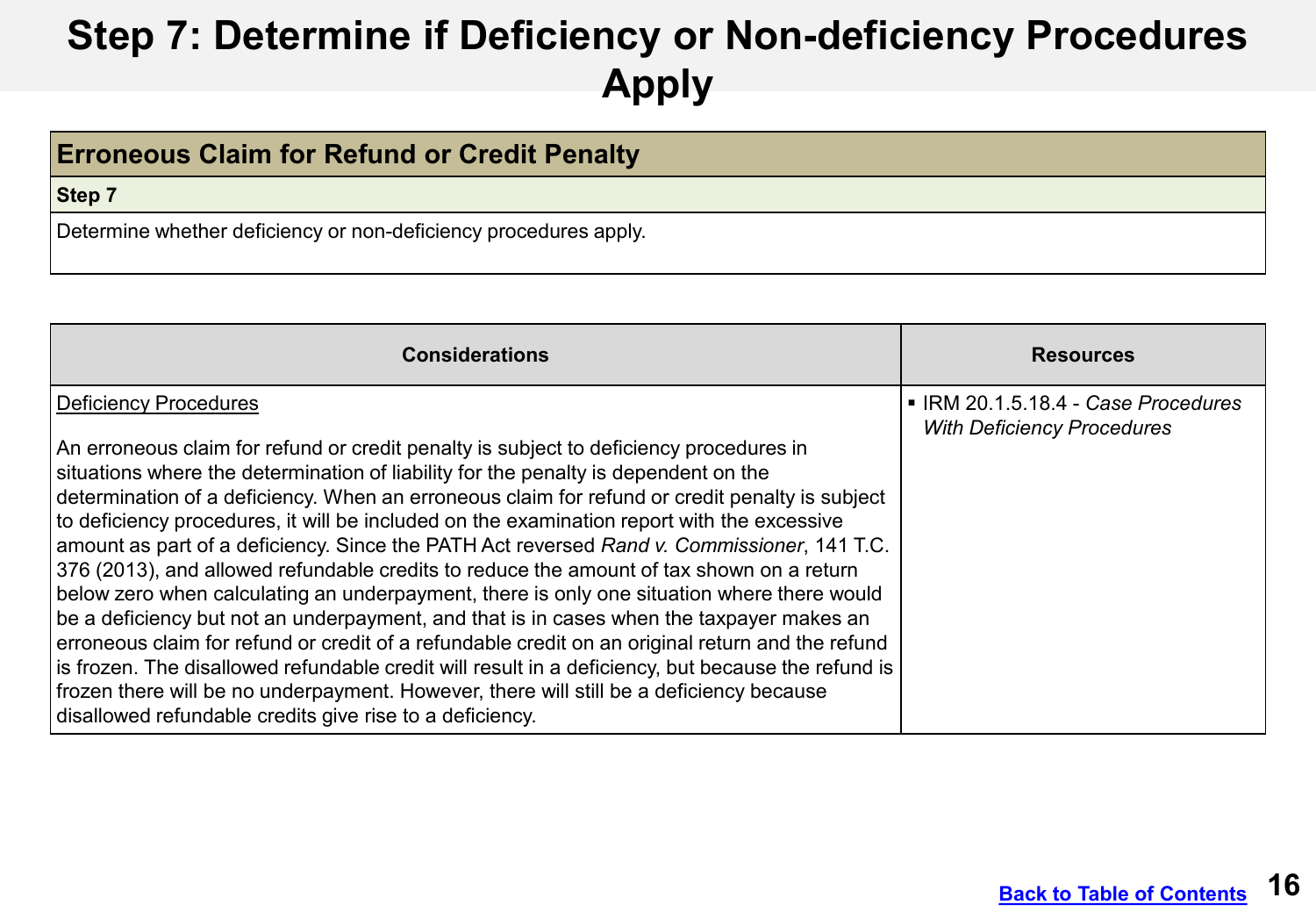# **Step 7: Determine if Deficiency or Non-deficiency Procedures Apply (cont'd)**

#### **Erroneous Claim for Refund or Credit Penalty**

**[Step 7](#page-8-0)**

| <b>Considerations</b>                                                                                                                                                                                                                                                    | <b>Resources</b>                                                            |
|--------------------------------------------------------------------------------------------------------------------------------------------------------------------------------------------------------------------------------------------------------------------------|-----------------------------------------------------------------------------|
| <b>Non-Deficiency Procedures</b><br>In all other cases in which the erroneous claim for refund or credit penalty applies, the penalty<br>does not depend on the existence of a deficiency and is therefore assessable without<br>following deficiency procedures.        | • IRM 20.1.5.18.5 - Case Procedures<br><b>Without Deficiency Procedures</b> |
| When the penalty is NOT subject to deficiency procedures, use Form 8278, Assessment and<br>Abatement of Miscellaneous Civil Penalties. Form 8278 is used for the computation and<br>assessment of miscellaneous penalties that are not subject to deficiency procedures. |                                                                             |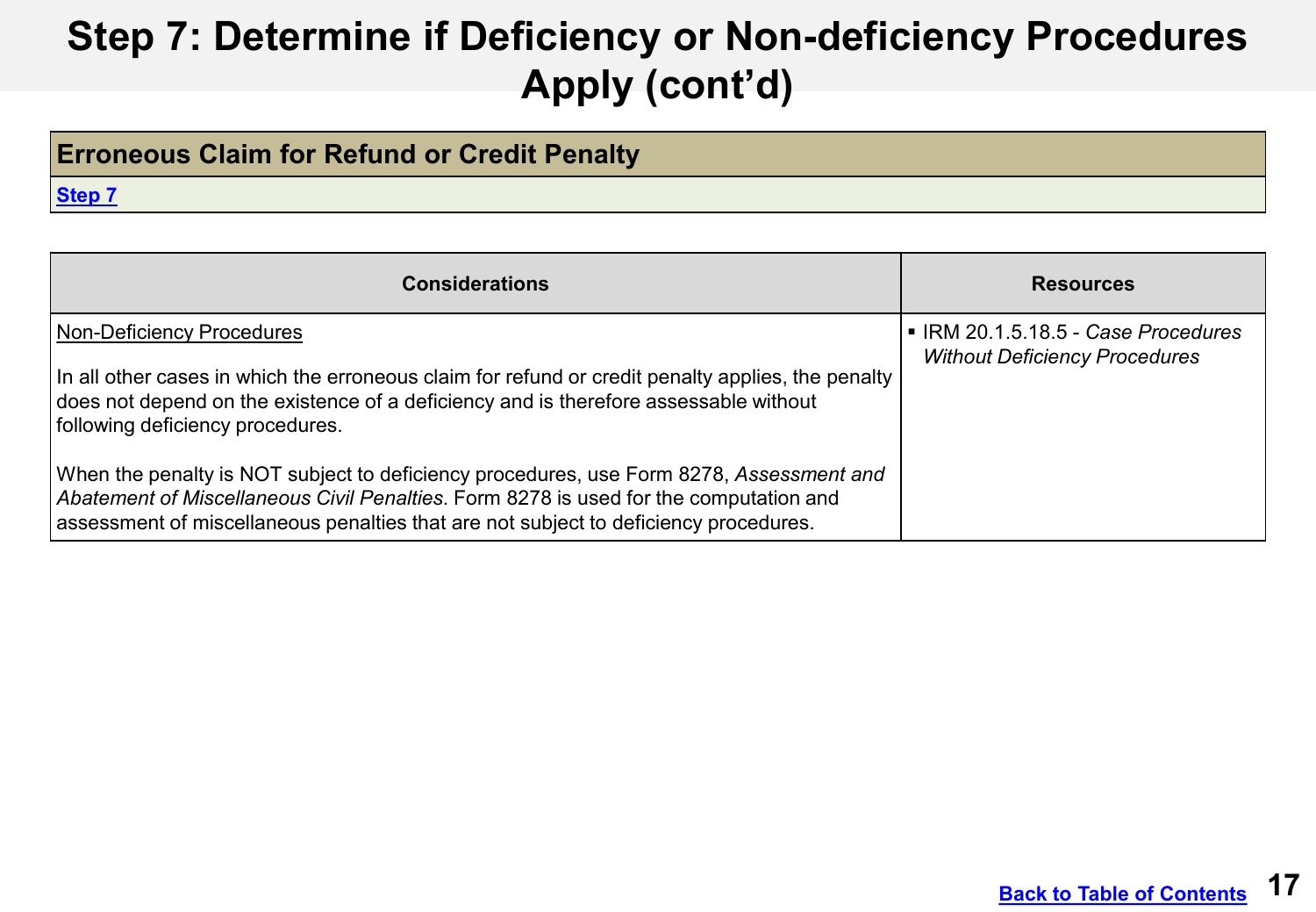## **Exceptions**

<span id="page-17-0"></span>

| <b>Erroneous Claim for Refund or Credit Penalty</b>                                                                                                                                                                                                                          |
|------------------------------------------------------------------------------------------------------------------------------------------------------------------------------------------------------------------------------------------------------------------------------|
| <b>Description</b>                                                                                                                                                                                                                                                           |
| Reasonable cause criteria apply to an erroneous claim for refund or credit penalty when the claim was filed on or after December 18,<br> 2015.                                                                                                                               |
| The erroneous claim for refund or credit penalty shall not apply if there is reasonable cause (reasonable basis for claims filed before<br>December 18, 2015) for the claimed tax treatment. See Treas. Reg. Section 1.6662-3(b)(3) for the definition of reasonable basis.  |
| If a taxpayer entered into a transaction after March 30, 2010, any excessive amount that is attributable to a transaction described in<br>IRC Section 6662(b)(6) will not be treated as having reasonable cause (reasonable basis if the claim was filed before December 18, |

2015) under IRC Section 6676(c).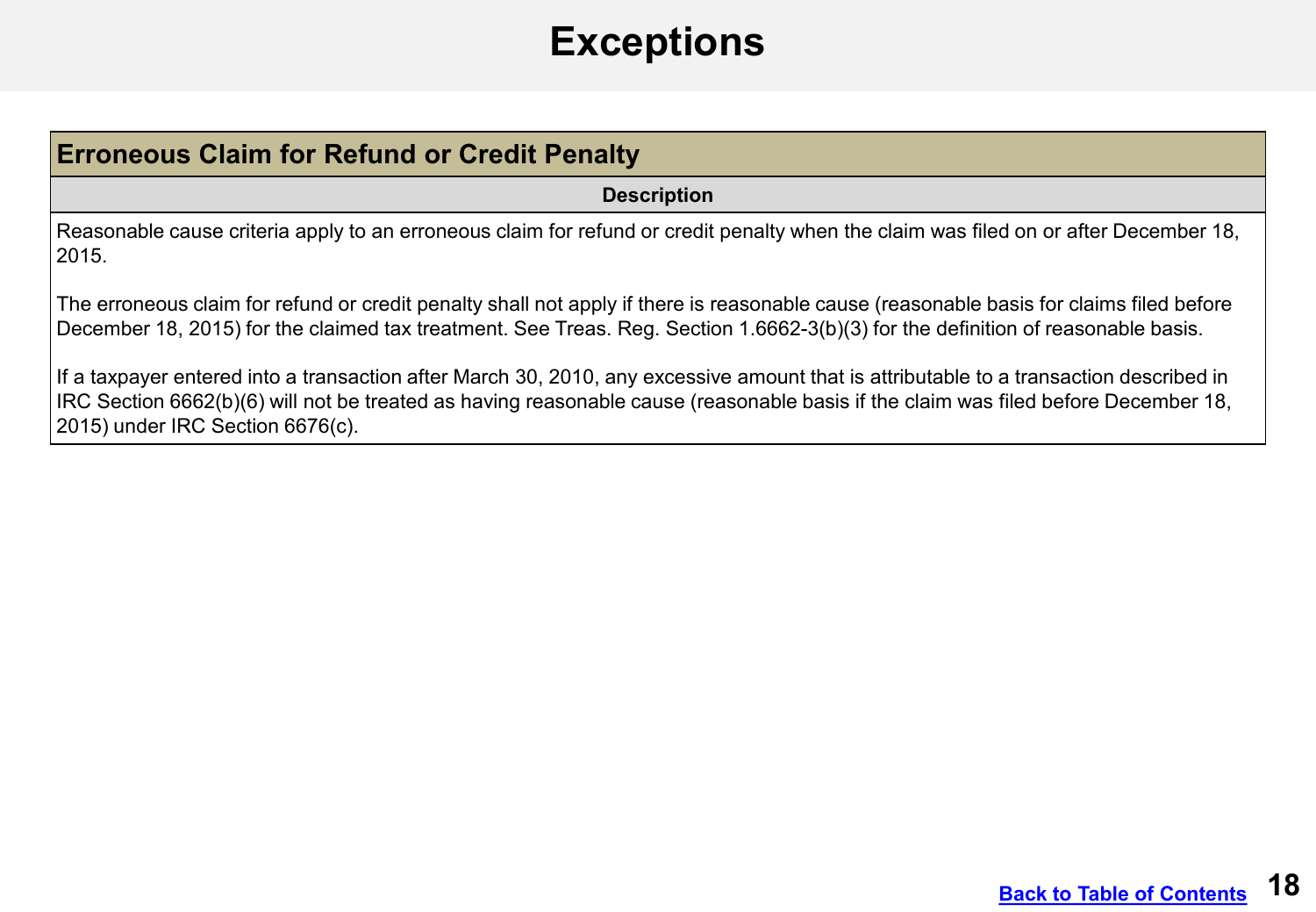## **Definitions**

#### **Erroneous Claim for Refund or Credit Penalty**

#### **Description**

Excessive Amount - The amount of the claim that exceeds the amount allowed.

 Frozen Refund - Situation where a taxpayer has claimed a refund on an original income tax return, but the amount has not yet been credited or refunded to the taxpayer.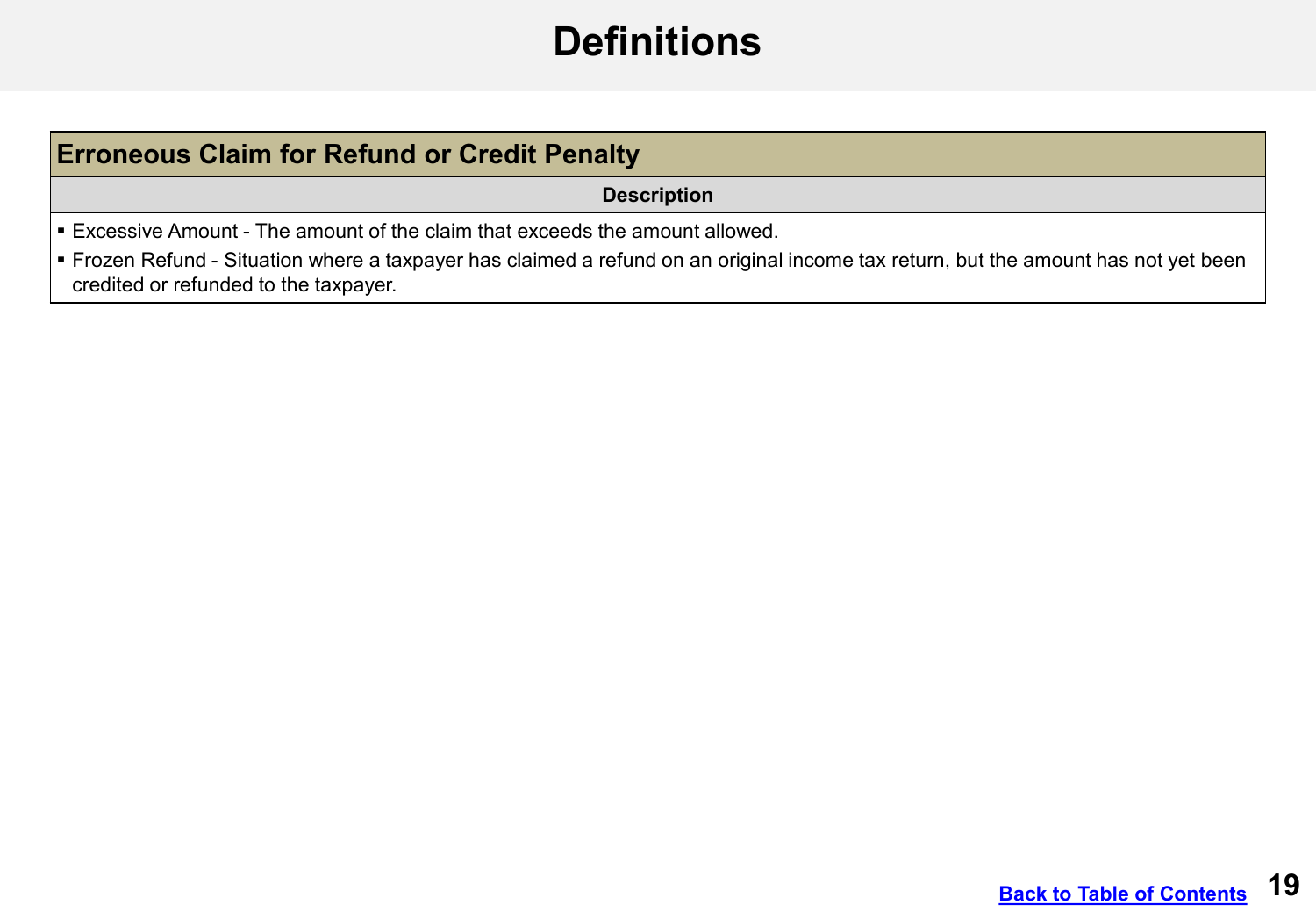## **Other Considerations / Impact to Audit**

<span id="page-19-0"></span>

| <b>Erroneous Claim for Refund or Credit Penalty</b>                                                                                                                                                                                                                                                                                                                                                                                 |                                                                                        |
|-------------------------------------------------------------------------------------------------------------------------------------------------------------------------------------------------------------------------------------------------------------------------------------------------------------------------------------------------------------------------------------------------------------------------------------|----------------------------------------------------------------------------------------|
| <b>Considerations</b>                                                                                                                                                                                                                                                                                                                                                                                                               | <b>Resources</b>                                                                       |
| No stacking with accuracy related or fraud penalties. The erroneous claim for refund or credit<br>penalty does not apply to any portion of the disallowed amount of the claim for refund or<br>credit that is subject to the following penalties:<br>• IRC 6662 - Accuracy Related Penalty,<br>• IRC 6662A – Accuracy-Related Penalty on Understatements with Respect to Reportable<br>Transactions,<br>• IRC 6663 - Fraud Penalty. | • IRM 20.1.5.18.3.1 - Coordination<br><b>With Other Penalties</b>                      |
| Imposition of an erroneous claim for refund or credit penalty on identity theft perpetrator:<br>• An erroneous claim for refund or credit penalty can be asserted against perpetrators of<br>identity theft who, without authority, use a third party's identifying information to file a<br>return(s) or claim(s) for refund or credit.                                                                                            | ■ IRM 20.1.5.18.1 - Imposition of IRC<br>6676 Penalty on Identity Theft<br>Perpetrator |
| ■ For non-deficiency procedures, Form 8278, Assessment and Abatement of Miscellaneous<br>Civil Penalties is used for erroneous claim for refund or credit penalty cases except for<br>Married Filing Jointly (MFJ) income tax return claims. The erroneous claim for refund or<br>credit penalty is assessed on MFT 55 for IMF and MFT 13 for BMF with PRN 565 using<br>Form 8278.                                                  | ■ IRM 20.1.5.18.6 - Non-deficiency<br>"Related" Case File for Disallowed<br>Claims     |
| • Form 3870, Request for Adjustment, is used when asserting the erroneous claim for refund<br>or credit penalty on MFJ income tax returns. The penalty "related" case for MFJ income tax<br>return claims must be assessed on MFT 30 with PRN 687. Do not use Form 8278 for MFJ<br>penalty cases.                                                                                                                                   |                                                                                        |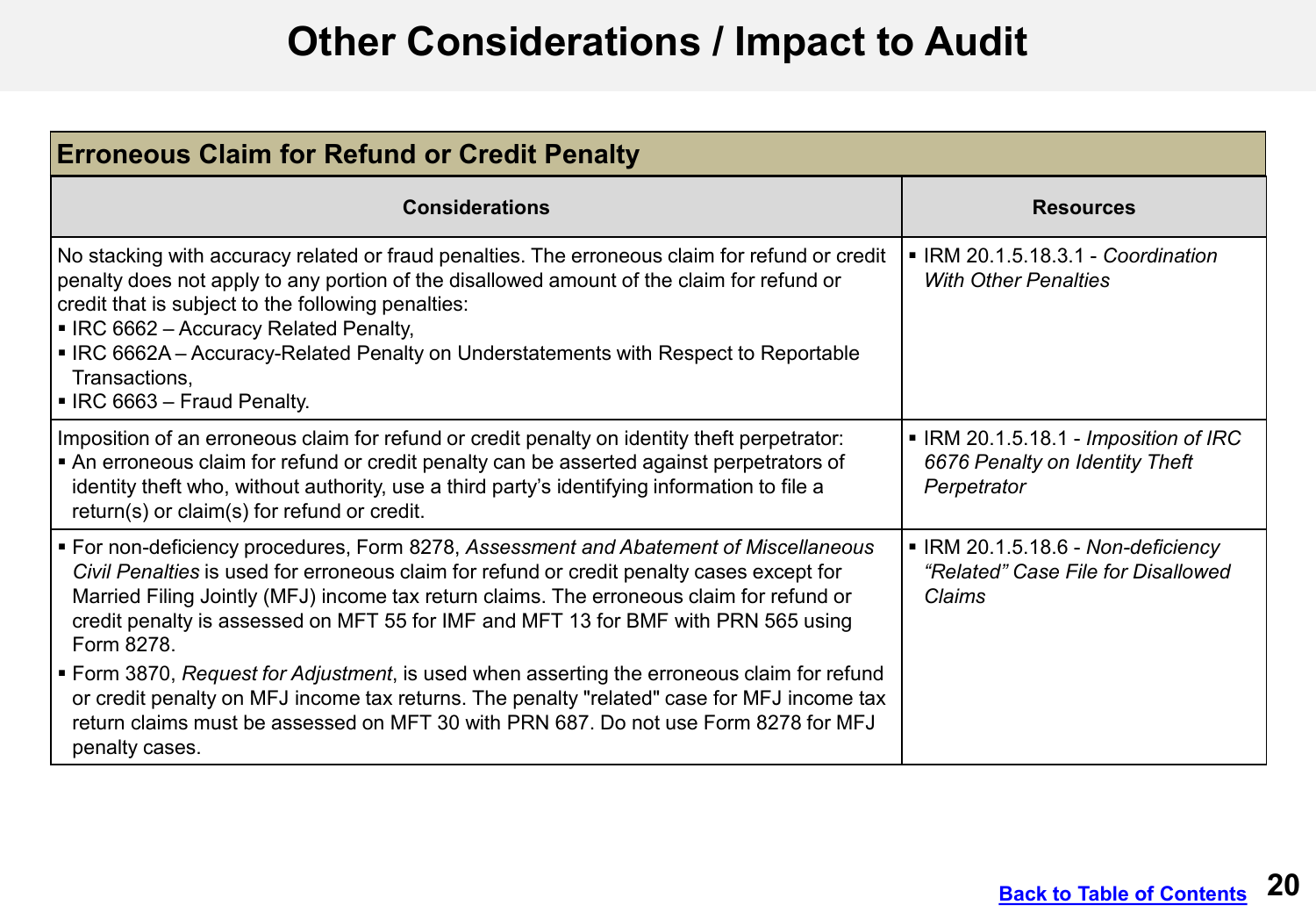### **Index of Referenced Resources**

<span id="page-20-0"></span>

| <b>Erroneous Claim for Refund or Credit Penalty</b>                                                           |
|---------------------------------------------------------------------------------------------------------------|
| IRC 6662 – Imposition of Accuracy-Related Penalty on Underpayments                                            |
| IRC 6662A – Imposition of Accuracy-Related Penalty on Understatements with Respect to Reportable Transactions |
| IRC 6663 – Imposition of Fraud Penalty                                                                        |
| IRC 6676 – Erroneous Claim for Refund or Credit                                                               |
| Treas. Reg. 1.6662-3(b)(3) – Reasonable Basis                                                                 |
| Treas. Reg. 1.6662-4(d) – Substantial Authority                                                               |
| Treas. Reg. 1.6664-4 - Reasonable Cause                                                                       |
| IRM 20.1.5.18 – IRC 6676, Erroneous Claim for Refund or Credit Penalty                                        |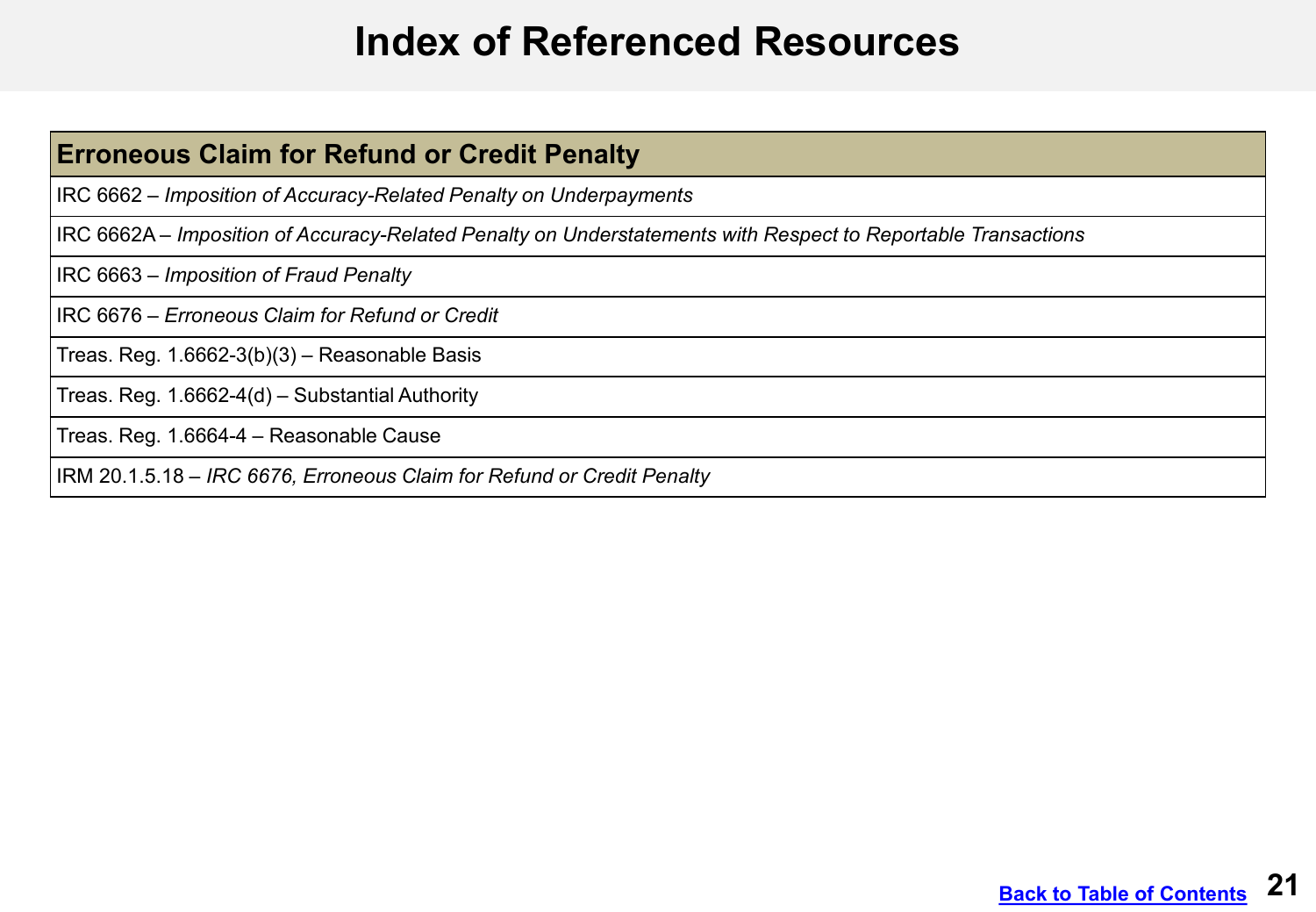## **Training and Additional Resources**

<span id="page-21-0"></span>

| <b>Erroneous Claim for Refund or Credit Penalty</b> |                                           |
|-----------------------------------------------------|-------------------------------------------|
| <b>Type of Resource</b>                             | Description(s)                            |
| Saba Meeting Sessions                               | Penalties IPG Community Meeting - 2014-11 |
|                                                     | Penalties IPG Community Meeting - 2015-04 |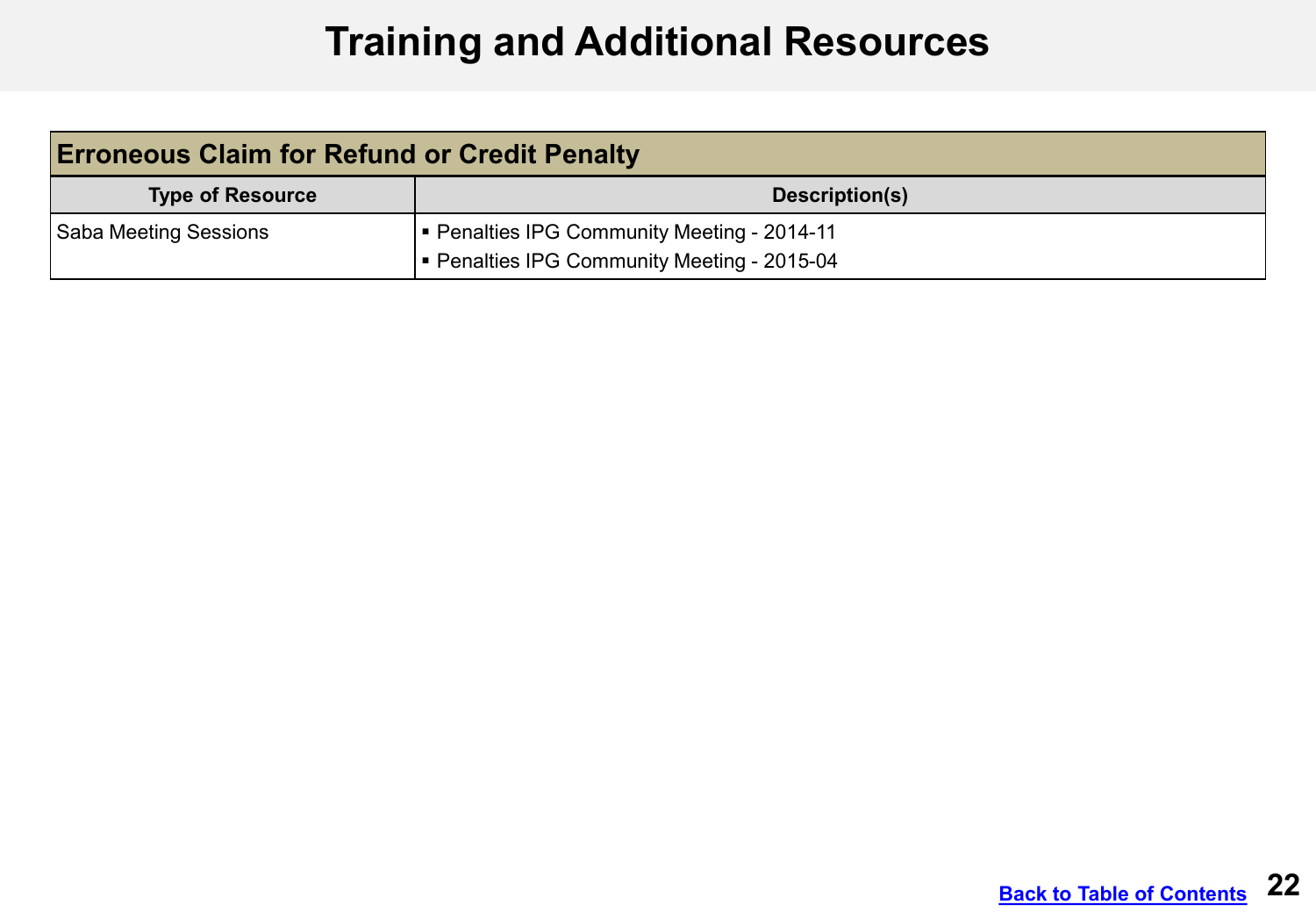#### **Glossary of Terms and Acronyms**

<span id="page-22-0"></span>

| Term/Acronym | <b>Definition</b>             |
|--------------|-------------------------------|
| <b>BMF</b>   | <b>Business Master File</b>   |
| <b>IMF</b>   | <b>Individual Master File</b> |
| MFJ          | Married Filing Jointly        |
| <b>IMFT</b>  | <b>Master File Tax</b>        |
| PRN          | Penalty Reference Number      |